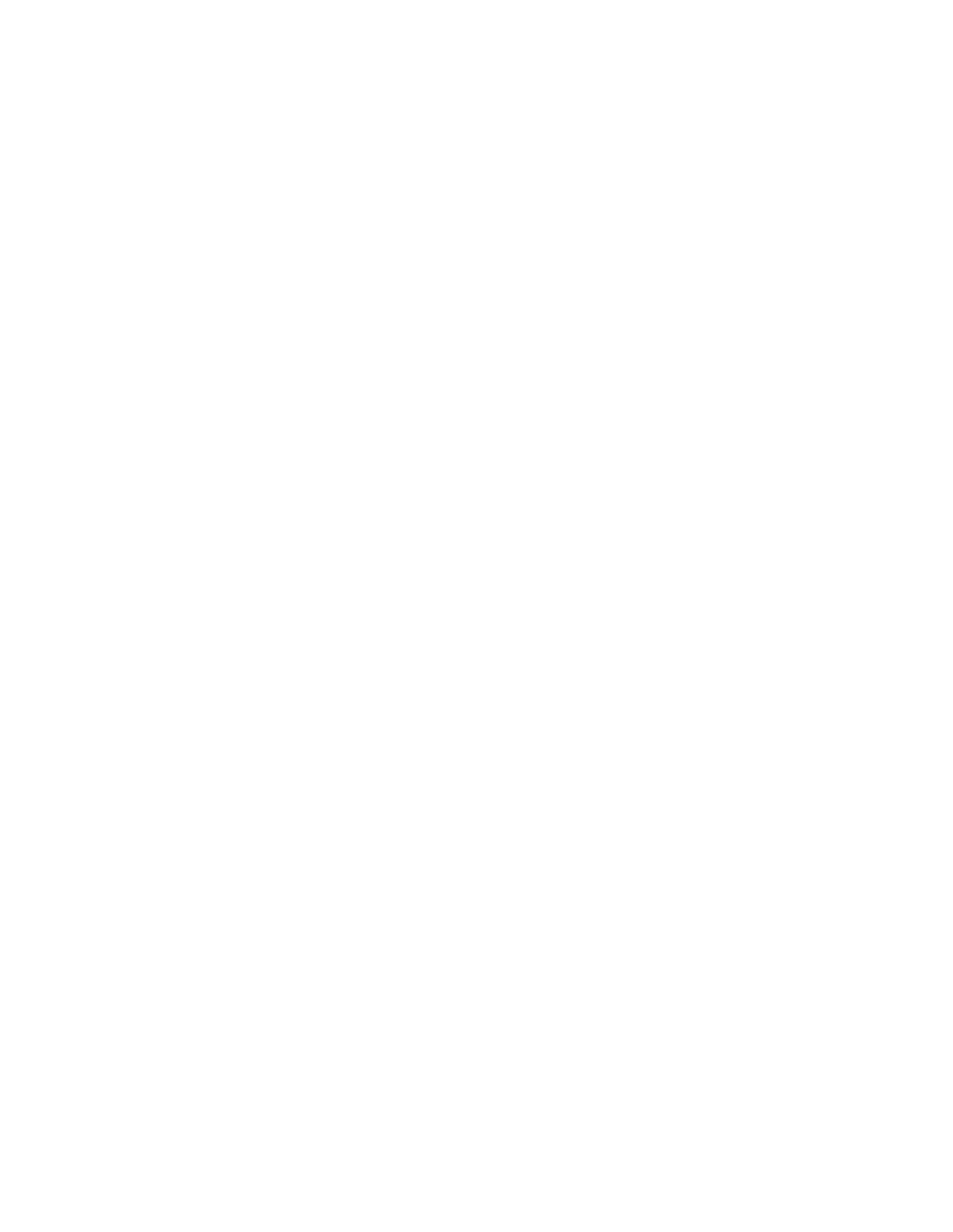# **Table of Contents**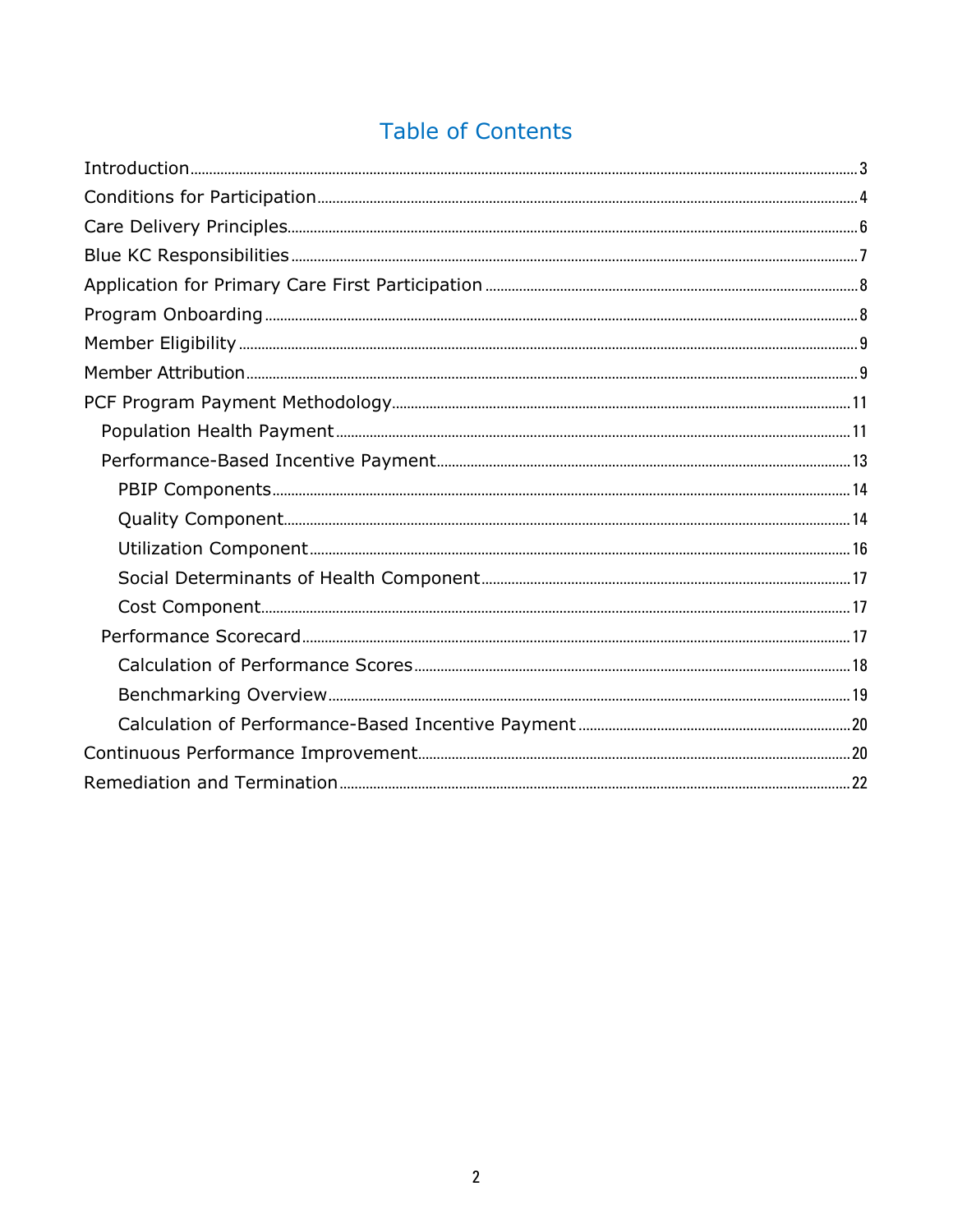# <span id="page-3-0"></span>**Introduction**

The aim of the Blue Cross and Blue Shield of Kansas City (Blue KC) Primary Care First (PCF) Program is to help support practice transformation efforts and changes in care delivery through programs and incentives that reward our provider partners for delivering superior patient centered care.

The PCF Program builds upon previous medical home and Advanced Primary Care programs that have been offered by Blue KC while continuing to support primary care practices that are:

- Actively identifying and focusing on Blue KC members that are most likely to benefit from interventions.
- Incorporating screening of social determinants of health and collaborating with critical stakeholders to address.
- Performing and monitoring transitions of care for all Blue KC members
- Addressing interoperability in order to easily communicate medical information securely across provider and payer systems to improve coordination of care.

This guide establishes terms and conditions for participation in the Blue KC PCF Program. As a requirement to participate in the PCF Program, Entities generally must agree to be bound by the terms and conditions of the Program. However, this guide is not intended to replace any contradictory provisions in any accountable care, network, shared savings/risk, or clinical agreement ("Other Agreements") that participating Entities have with Blue KC compensating the Entity for primary care services to Blue KC members, and the terms of this guide are expressly superseded by such Other Agreements according to the terms of those Other Agreements. This agreement does not constitute a provider contract or otherwise amount to a guarantee of any compensation to a Primary Care Physician. To that end, Blue KC retains the sole discretion and exclusive right to modify the PCF Program in such ways and at such times as Blue KC may deem necessary, subject to any legally required review by the Missouri Department of Insurance.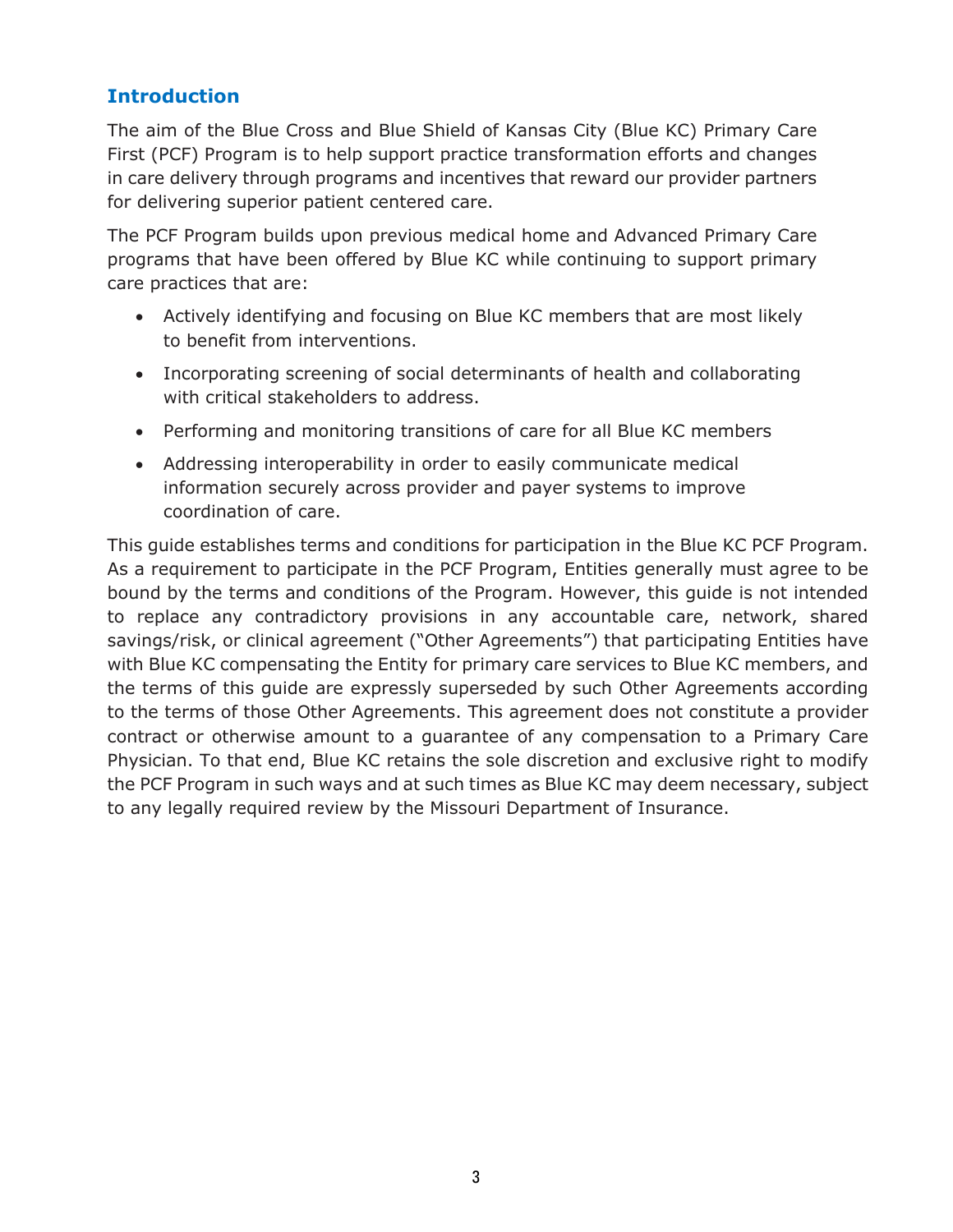# <span id="page-4-0"></span>**Conditions for Participation**

- 1. Participation in the Blue KC PCF Program is open to Primary Care Physicians, Nurse Practitioners, and Physician Assistants within Blue KC's 32-county service area.
	- a. PCPs are defined as physicians credentialed by Blue KC in the specialties of Family Medicine, Adolescent Medicine, Internal Medicine, Geriatrics or Pediatrics.
	- b. Credentialed General Practice physicians.
	- c. Credentialed Family, Adult, Geriatric and Pediatric Nurse Practitioners practicing in a primary care setting.
	- d. Credentialed Physician Assistants practicing in a primary care setting.
- 2. Participating providers practice at a Primary Care location that is owned by a Primary Care Entity. A Practice Entity is the legal owner of the Primary Care location.
- 3. Entities are required to have a minimum of 250 eligible, attributed Blue KC members.
- 4. Entities are required to maintain patient records in an electronic health record (EHR) that has adopted the current CMS-required version of Certified Electronic Health Record Technology (CEHRT).
- 5. Entity Administrators, providers, and/or staff members are expected to attend 75% of the offered meetings or forums within the Program year. This includes both:
	- a. Attendance and participation at quarterly meetings with assigned Healthcare Transformation Consultant.
	- b. Attendance and participation at Blue KC sponsored Primary Care forums (face-to-face or virtual).
- 6. Entities not participating in a delegated credentialing agreement must communicate changes or updates regarding provider(s), practice location(s), name changes, and/or organization to Blue KC within 30 days, by sending an email to Provider Data@BlueKC.com. Entities participating in a delegated credentialing agreement with Blue KC must follow the terms of the agreement.
	- a. PCF payments may take up to 90 days to begin or change once notification of a change impacting payments has been received by Blue KC.
	- b. Delays in notification may result in payment delays.
	- c. PCF participants will not receive retroactive payments following failure to timely notify Blue KC of changes.
- 7. Entity must have in place and maintain all Care Delivery Principles and complete PCF Care Delivery Reporting annually by January  $31<sup>st</sup>$  following the program year.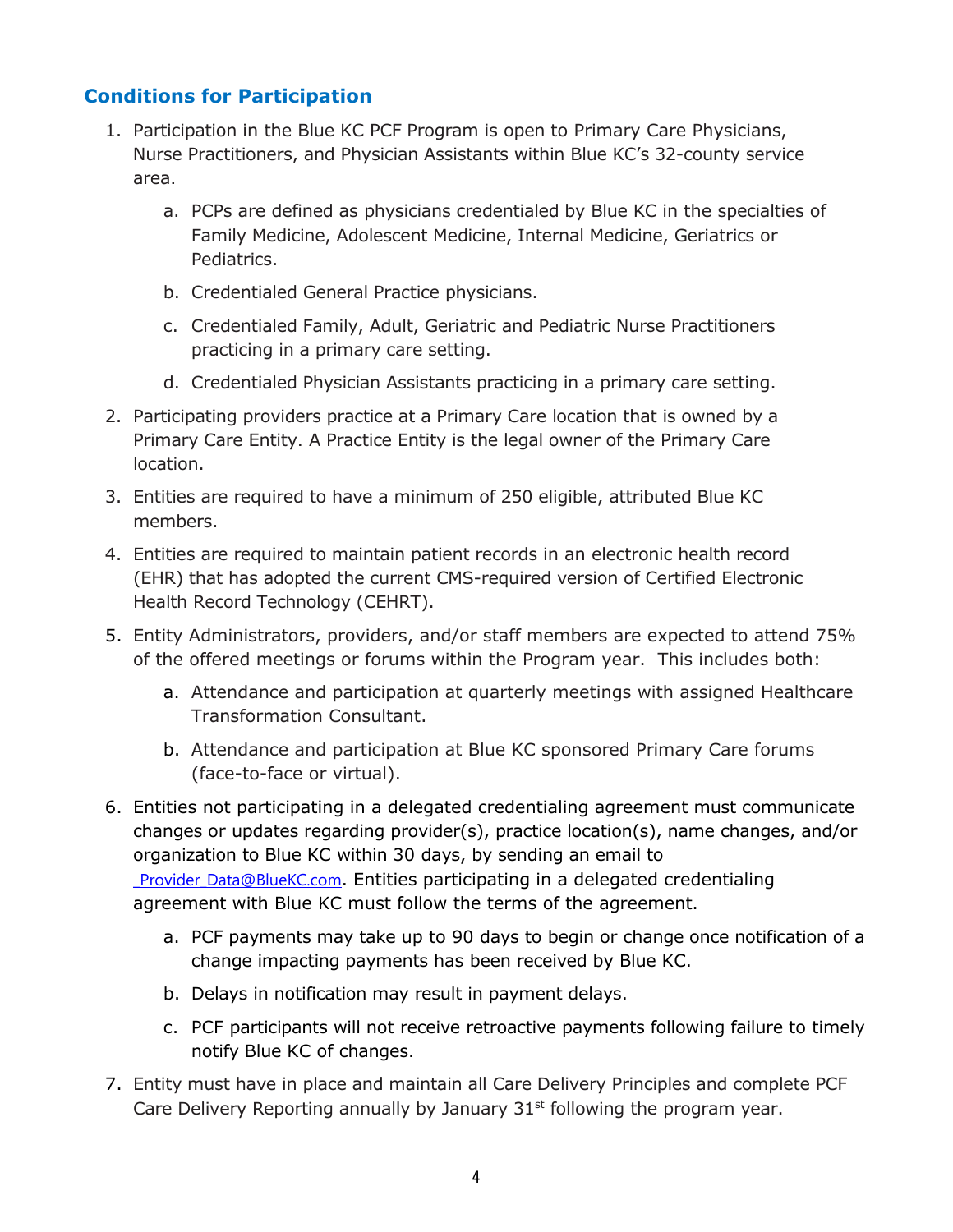- 8. Without limiting any other data access rights set forth elsewhere in Entity's Other Agreements, Entity shall permit Blue KC to have access to and the right to perform an audit, examine, copy, excerpt and transcribe any books, documents, papers, and/or records related to any PCF Program eligible and attributed member at no cost to Blue KC.
	- a. If records are not provided in the timeframe specified by Blue KC, or the records are incomplete, Blue KC reserves the right to reduce or withhold payment under the PCF Program.
- 9. The Entity must fully and accurately complete an attestation of Social Determinants of Health screening process.
	- a. If this attestation is inaccurate, incomplete, or not received by the deadline specified by Blue KC, Blue KC reserves the right to reduce or withhold payment under the PCF Program.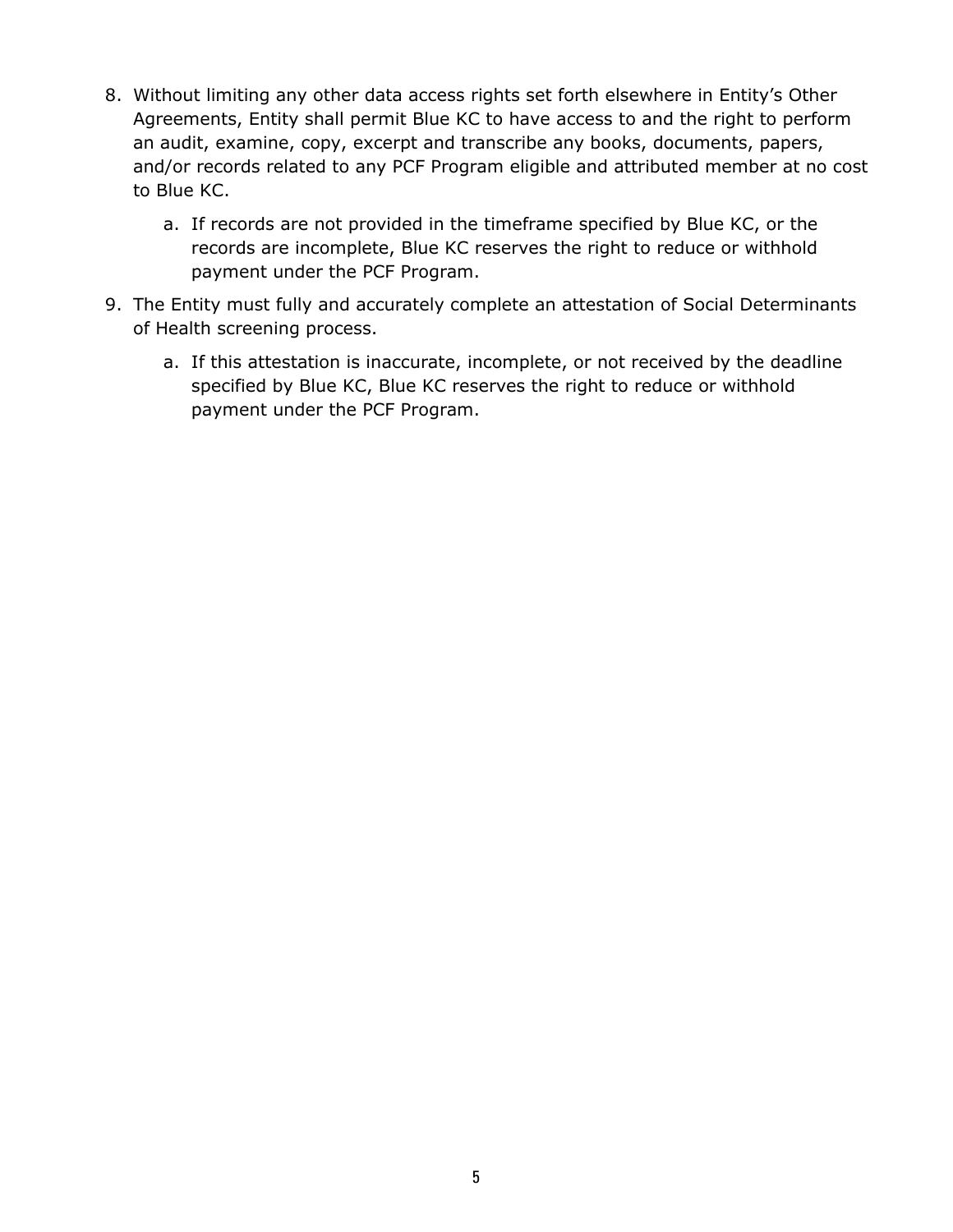# <span id="page-6-0"></span>**Care Delivery Principles**

#### **Care Delivery Principle 1: Access to Care and Information**

- 1.1 Provide after-hours access to its attributed members, bill at the office visit level and collect the office visit co-pay if the members access any site of service associated with the PCF location or Entity.
- 1.2 Provide pertinent information about the Medical Home/PCF to its patients.
- 1.3 Provide 24-hour access to a clinical decision maker.
- 1.4 Provide alternatives to office visit based care.
- 1.5 For those Entities that provide urgent care services, Blue KC requires an urgent care contract for a physician to bill for and be reimbursed under urgent care. If an urgent care contract is not in place, services must be billed as an office visit and office visit benefits will apply.

#### **Care Delivery Principle 2: Coordination of Care**

- 2.1 Provide telephonic transitional care management including medication reconciliation within two business days of discharge for members discharged from a medical admission at an inpatient acute care hospital, long-term care hospital, and/or skilled nursing facility.
- 2.2 Provide telephonic transitional care management including medication reconciliation within seven calendar days of discharge for members with an Emergency Department visit.
- 2.3 Coordinate care across the medical neighborhood, accounting for member preferences and value of specialty care.

#### **Care Delivery Principle 3: Care Management and Care Planning**

- 3.1 Entity uses evidence-based risk stratification process to identify patients for focused care management.
- 3.2 Entity provides longitudinal care management to Blue KC members and care planning with patient-centered goals, with a focused effort to provide care management to members with uncontrolled diabetes as evidenced by an A1C greater than 9.
- 3.3 The Entity manages the health outcomes of its entire population.
- 3.4 Provide self-management, education, and support to rising and high-risk members.
- 3.5 Actively screen, counsel and educate patients on preventive/wellness care.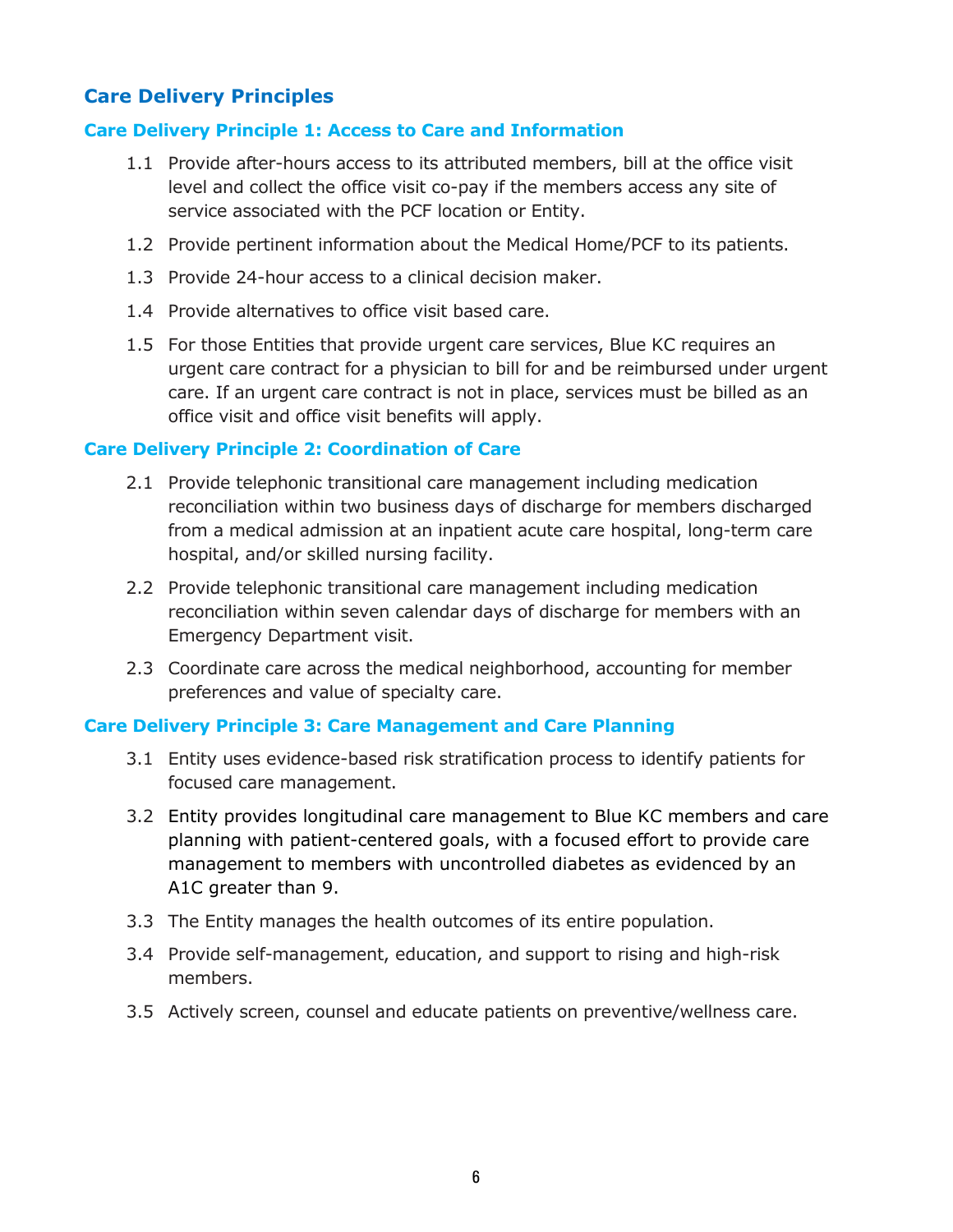#### **Care Delivery Principle 4: Linkage to Community Resources**

- 4.1 Maintain a database of community resources specific to population needs.
- 4.2 Provide connections to community services and resources.
- 4.3 Proactively screens for Social Determinants of Health using standardized screening questions on at least 70% of the attributed population with a qualifying visit at least once per year.

#### **Care Delivery Principle 5: Performance Improvement and Reporting**

- 5.1 The Entity manages the health outcomes of its entire population through structured Performance Improvement (PI) program. The Entity must consider preventive/wellness care, complex chronic conditions, behavioral health needs and health service utilization.
- 5.2 Actively measure clinical quality, experience, and cost/utilization.
- 5.3 Develop action plans when areas of needed improvement are identified.
- 5.4 Evaluate outcomes of action plans and modify as necessary to ensure continuous PI.
- 5.5 The Entity participates in annual Care Delivery Reporting with complete and accurate reporting.

# <span id="page-7-0"></span>**Blue KC Responsibilities**

- 1. Provide support, training, and data to assist in understanding financial data and clinical quality information.
- 2. Facilitate meeting at least quarterly, or more frequently as needed or desired, and provide updates on quality and utilization performance, review the Performance Improvement Plan and provide patient lists for targeted outreach.
- 3. Provide access to meaningful and actionable data, including but not limited to:
	- a. Gaps in care related to PCF Program quality measures
	- b. Admits and Discharges
	- c. Inpatient Utilization
	- d. ED Utilization including list of high utilizers
- 4. Upon request, participate in data exchange to including a monthly transmission of membership and claims (excluding financial information) files for eligible attributed members.
- 5. Facilitate live and or virtual forums and educational webinars to support performance improvement and continued transformational efforts.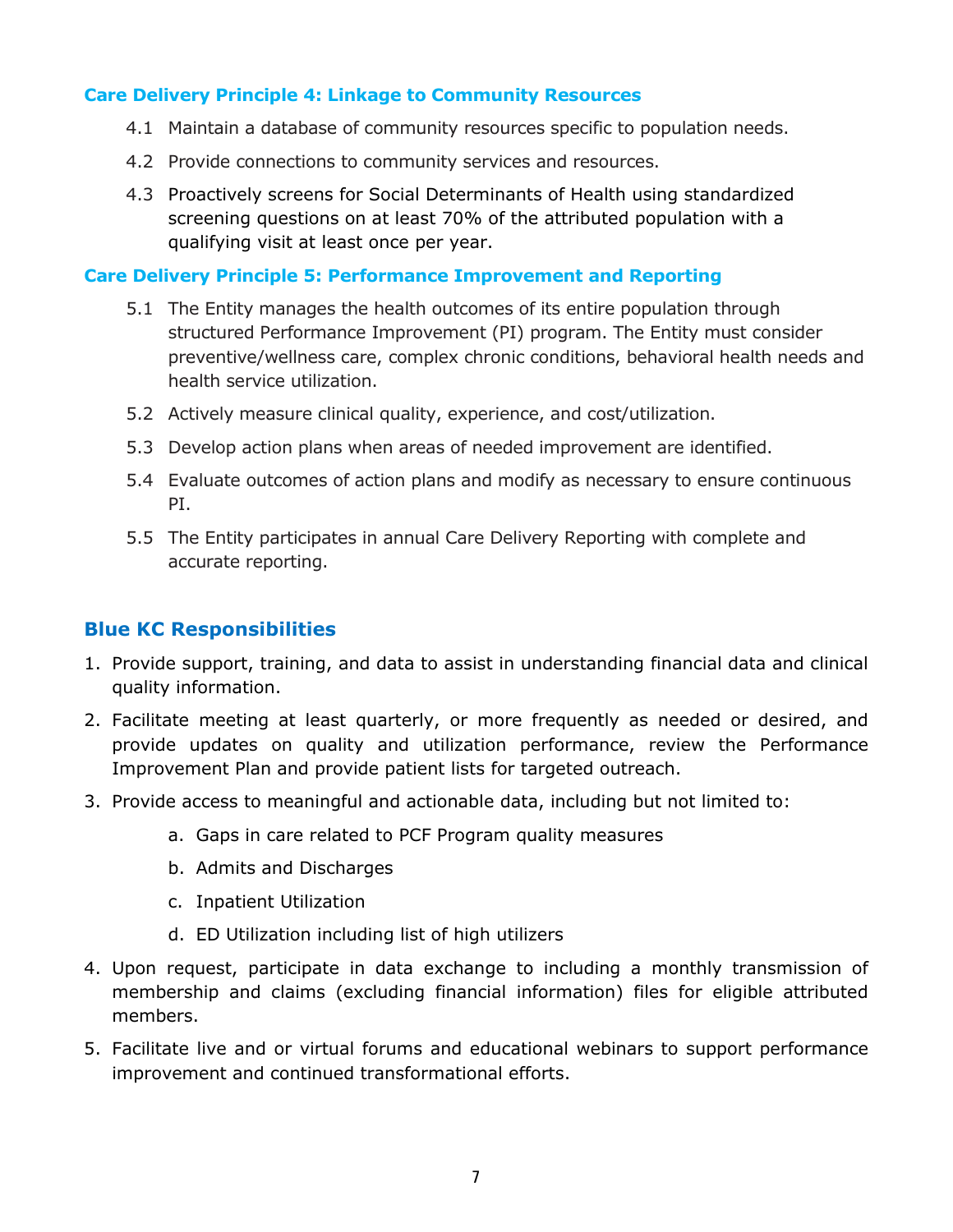# <span id="page-8-0"></span>**Application for Primary Care First Participation**

Entities interested in applying to participate in the Blue KC PCF Program will need to submit a completed application. The application may be obtained, completed and returned by contacting Blue KC via email at [\\_Value\\_Based\\_Programs@BlueKC.com](mailto:_Value_Based_Programs@BlueKC.com) or by working with a Healthcare Transformation Consultant directly.

The Blue KC team will review the application and schedule a time to discuss program eligibility and requirements to determine if the Entity is eligible. Blue KC reserves the right to decline an Entity entrance to participate in the Program if they do not meet the requirements. Final determination will be made by Blue KC within 30 days and the Entity will be notified in writing.

# <span id="page-8-1"></span>**Program Onboarding**

Upon acceptance to the Program, the new Entity will begin the on-boarding process, led by a Blue KC Healthcare Transformation Consultant. The purpose of the on-boarding is to prepare the Entity to function successfully in the PCF Program, and includes the following:

- Introduction to Program principles.
- The Entity's responsibilities for managing clinical quality, resource utilization and performance improvement.
- Review Blue KCs PCF payment methodology.
- Overview of Blue KC reporting systems, reports, and resources available.
- Discuss future development of a performance improvement plan based on performance data.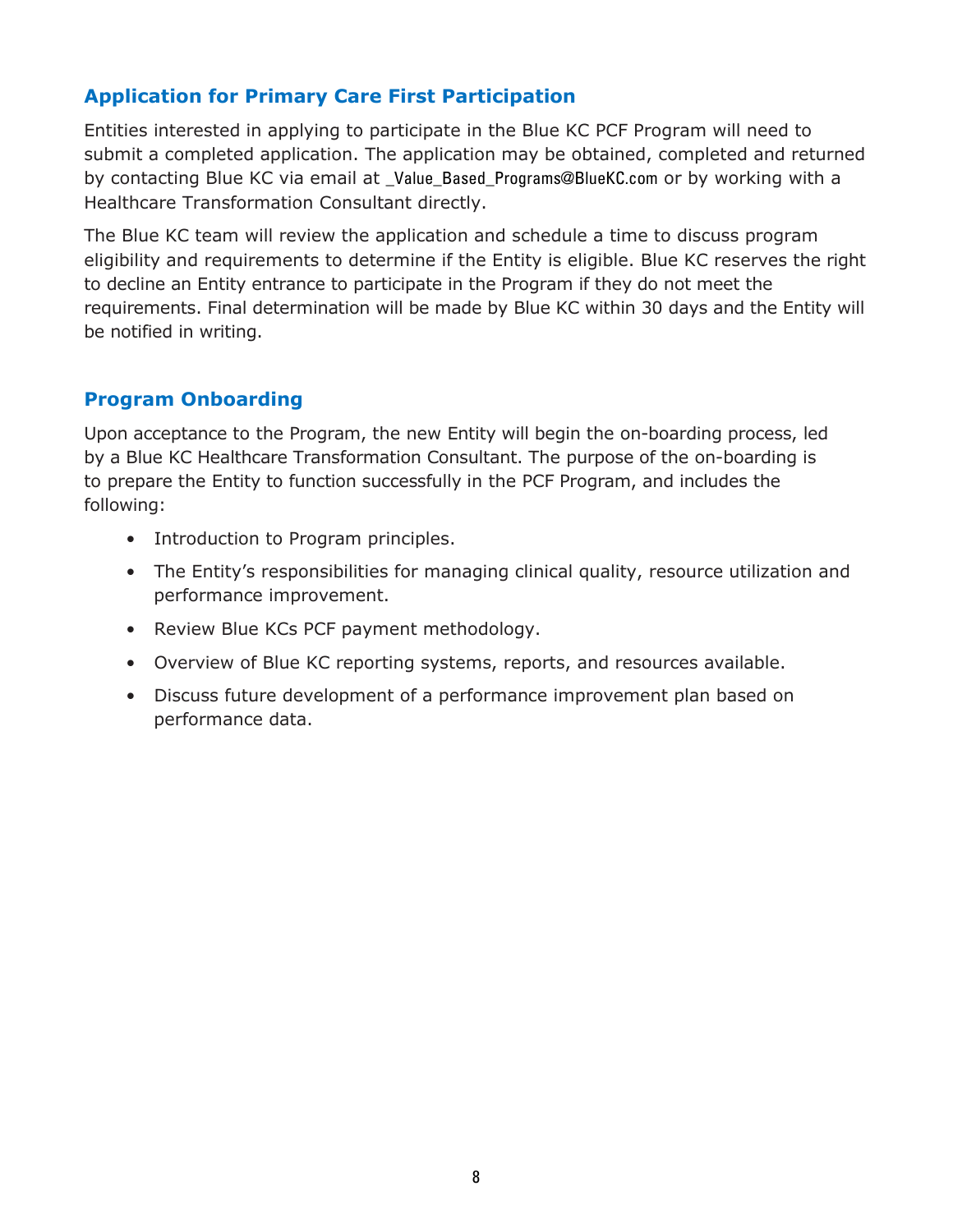# <span id="page-9-0"></span>**Member Eligibility**

To be eligible for Attribution, members must meet all the following criteria:

- Be enrolled in an eligible Blue KC product/network: Blue Care, Preferred Care, Preferred Care Blue, Blue Access, BlueSelect and BlueSelect Plus.
- Have primary insurance coverage with an eligible Blue KC product.
- Member's coverage is underwritten by Blue KC and member resides within the Blue KC 32 county service area or contiguous counties.
- If underwritten by another BCBS Plan, the Host Plan must participate in Value Based Programs.
- Member must have an Evaluation and Management (E&M) office visit claim from a qualifying provider in the last 24 months.
- Additional products and/or networks may be added in the future.

Currently members participating in the following products and programs are excluded from eligibility: Freedom Network, Freedom Network Select, Preferred Health Professionals, Away from Home Care, BCBS Short Term Security, Medicare Advantage and Direct Pay ACA Individual.

# <span id="page-9-1"></span>**Member Attribution**

Attribution is a method of associating Blue KC members to a Primary Care Physician (Physician), Nurse Practitioner (NP) or Physician Assistant (PA), collectively called the Primary Care Provider (PCP). Blue KC's Attribution methodology is based on plurality and recency (Figure A). The method considers:

- The Primary Care Provider who has had the most billed Evaluation and Management (E&M) codes over the last 12 months. E&M codes for attribution include code range 99201 – 99499. All E&Ms are equally weighted.
	- Only E&M code range  $99201 99205$ ,  $99211 99215$  is considered for Place of Service 02 Telehealth – Other than Home and Place of Service 10 Telehealth – In Home.
- Place of service 11 Office, 49 Independent Clinic, 50 Federally Qualified Health Center (FQHC), 71 Public Health Clinic, and 72 Rural Health Clinic
- If there aren't any billed E&M codes for the member over the last 12 months, the lookback period expands to the last 24 months. Members without eligible Primary Care Provider utilization in the prior 24 months are not attributed.
	- Nurse Practitioner and Physician Assistant attribution eligibility became effective January 1, 2022 and is not subject to the lookback period prior to January 1, 2022.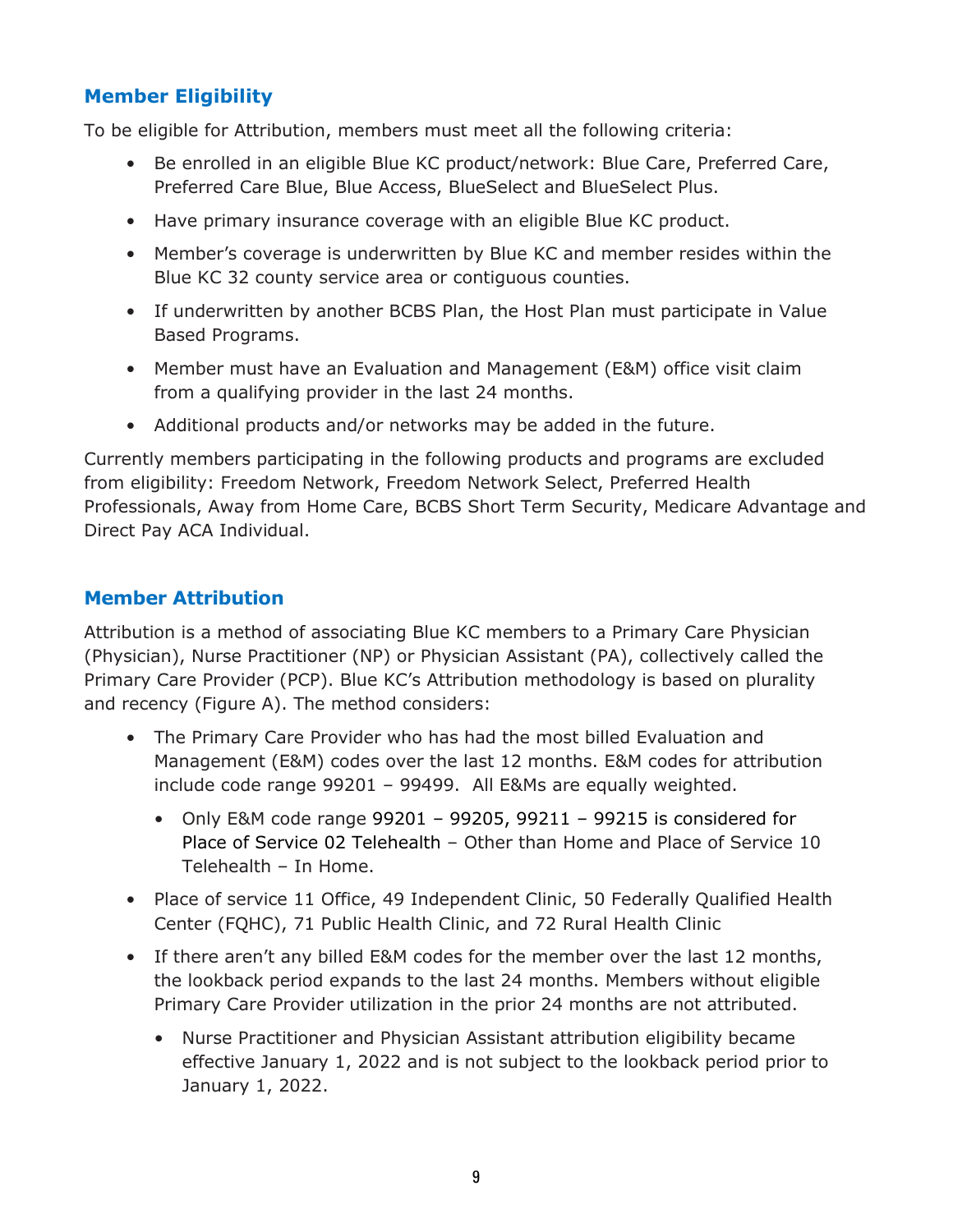• In the case that there is equal utilization by the member between two Primary Care Providers, during the relevant period, the member will be attributed to the Primary Care Provider with the most recent utilization.

Blue KC analyzes member eligibility and Attribution monthly as part of each PBIP payment cycle. Services provided in an urgent care setting will not be included in the Attribution determination. Members will reattribute based on utilization through the Blue KC Attribution methodology as shown in Figure A.

| <b>Plurality</b>  | Q1 | Q <sub>2</sub> | Q <sub>3</sub> | Q4             | In this scenario, the patient had multiple                                                                                                                                  |  |
|-------------------|----|----------------|----------------|----------------|-----------------------------------------------------------------------------------------------------------------------------------------------------------------------------|--|
| My<br>Practice    |    |                |                |                | visits to My Practice in the past 12<br>months, and only one visit to Other<br>Practice.                                                                                    |  |
| Other<br>Practice |    |                |                |                | This patient will be attributed to My<br>Practice.                                                                                                                          |  |
| <b>Recency</b>    | Q1 | Q <sub>2</sub> | Q <sub>3</sub> | Q <sub>4</sub> | In this scenario, the patient had the same                                                                                                                                  |  |
| My<br>Practice    |    |                |                |                | number of visits to My Practice and Other<br>Practice over the past 12 months, but<br>because the visit to My Practice was most<br>recent, the patient was attributed to My |  |
| Other<br>Practice |    |                |                |                | Practice.                                                                                                                                                                   |  |

# **Figure A. Attribution of Members**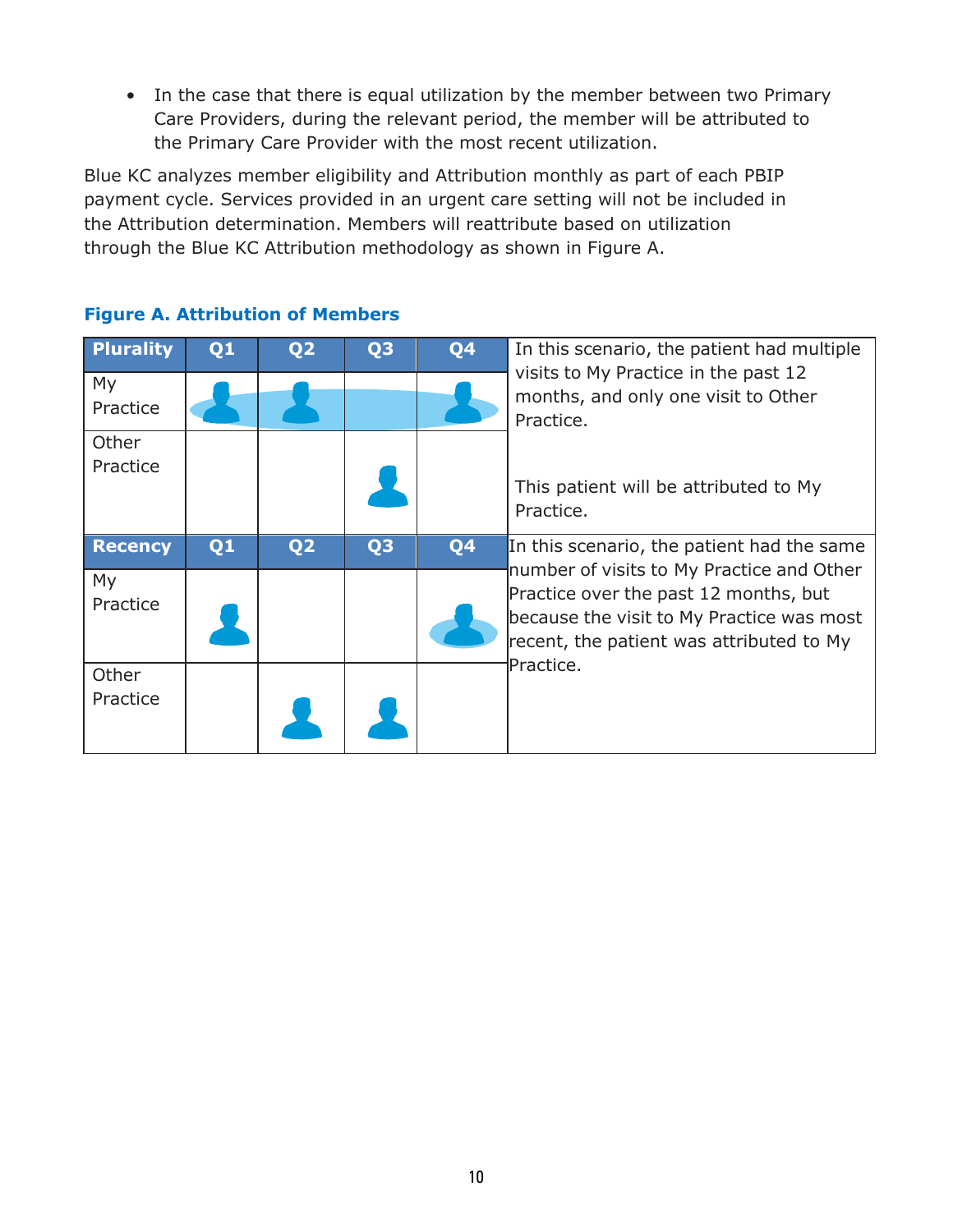# <span id="page-11-0"></span>**PCF Program Payment Methodology**

The PCF Program Payment is intended to reward performance, support non-visit-based care and augment staffing and training related to care delivery transformation goals. These activities include, but are not limited to improving access to care, care coordination across the healthcare continuum, implementing data-driven performance improvement, and enhancing targeted support to members identified as rising and high risk.

Primary Care First offers two value-based payment mechanisms: a population health payment and a performance-based incentive payment opportunity. The PCF Program Payment does not impact fee-for-service payments that may be specified in the Entity's "Other Agreements".

Entities are eligible for different payment types throughout the Program as shown in Table 1.

# **Payment Types New Entity New Entity Established Entity** Population Health Payment | Yes Yes Performance-Based Incentive Payment After participation is greater than 6 months of the performance year (January 2022 – December 2022) Yes

# **Table 1: Payment Types by Entity**

*For example: An Entity joining the Program in April 2022 will be eligible for the Performance-Based Incentive Payment effective July 2023. Participation must be six months or greater in the performance year. An Entity that joins after June 2022 will not be eligible to receive Incentive Opportunity until July 2024.* 

# <span id="page-11-1"></span>**Population Health Payment**

The Population Health Payment is a key component of Primary Care First, with the aim of supporting the resources an Entity needs to provide highly coordinated care for members. Designed to offer increasing payment support in alignment with increasing risk tiering, these payments support care coordination and care management, enhanced targeted support to members with high or rising risk, and care not reimbursed through fee for service.

The Population Health Payment is paid based on a member's MARA risk strata, which is defined by Milliman and updated monthly. The risk strata and payment are evaluated at the member level, not at an aggregate group level. The risk strata and corresponding per member per month payment amounts are detailed in Table 2.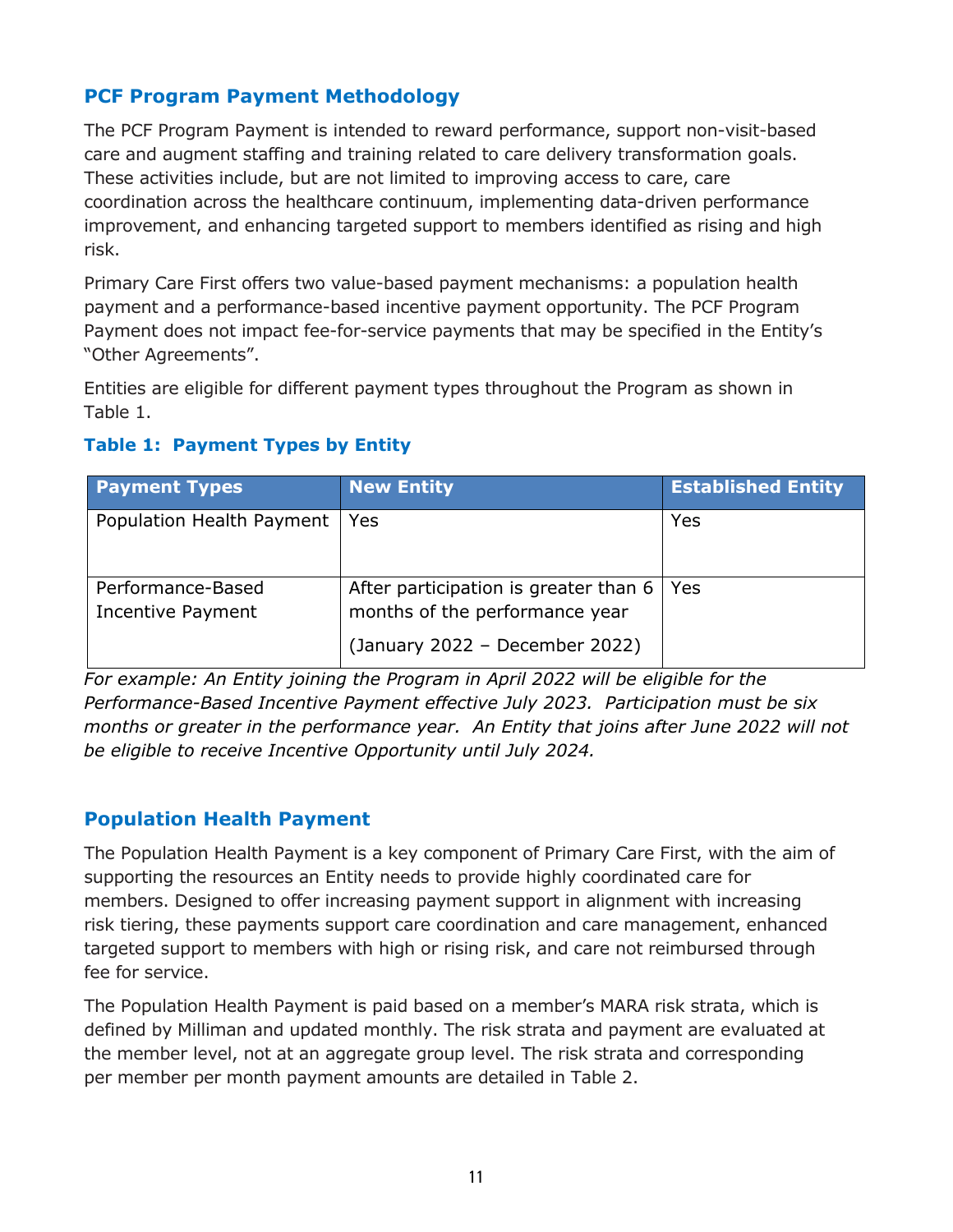#### **Table 2 – Population Health Payment**

| <b>MARA Risk Strata</b> | <b>Population Health</b><br><b>Payment (PMPM)</b> |
|-------------------------|---------------------------------------------------|
| Very Low                | \$0.50                                            |
| Low                     | \$1.25                                            |
| Moderate                | \$3.25                                            |
| Moderately High         | \$6.75                                            |
| High                    | \$10.25                                           |
| Very High               | \$15.25                                           |

Nine care coordination-related CPT codes will be paid through the Population Health Payment and will not be reimbursed through fee for service. These codes should still be submitted on claims as appropriate. These codes will no longer be paid for any member but will be reimbursed through the Population Health Payment for eligible, attributed members. Those CPT codes are detailed in Table 3.

| <b>CPT</b><br><b>Code</b> | <b>CPT Description</b>                                                                  |
|---------------------------|-----------------------------------------------------------------------------------------|
| 99484                     | Care management services for behavioral health conditions, at least 20<br>minutes       |
| 99487                     | Chronic care management services, at least 60 minutes of clinical staff<br>time         |
| 99489                     | Chronic care management services, each subsequent 30 minutes of<br>clinical staff time  |
| 99490                     | Chronic care management services, at least 20 minutes of clinical staff<br>time         |
| 99491                     | Chronic care management services, at least 30 minutes of physician time                 |
| 99495                     | Transitional Care Management with moderate complexity within seven<br>days of discharge |
| 99496                     | Transitional Care Management with high complexity within 14 days of<br>discharge        |
| 99497                     | Advance Care Planning, first 30 minutes                                                 |
| 99498                     | Advance Care Planning, subsequent 30-minute intervals                                   |

#### **Table 3 – Care Coordination CPT Codes Not Fee For Service Reimbursable**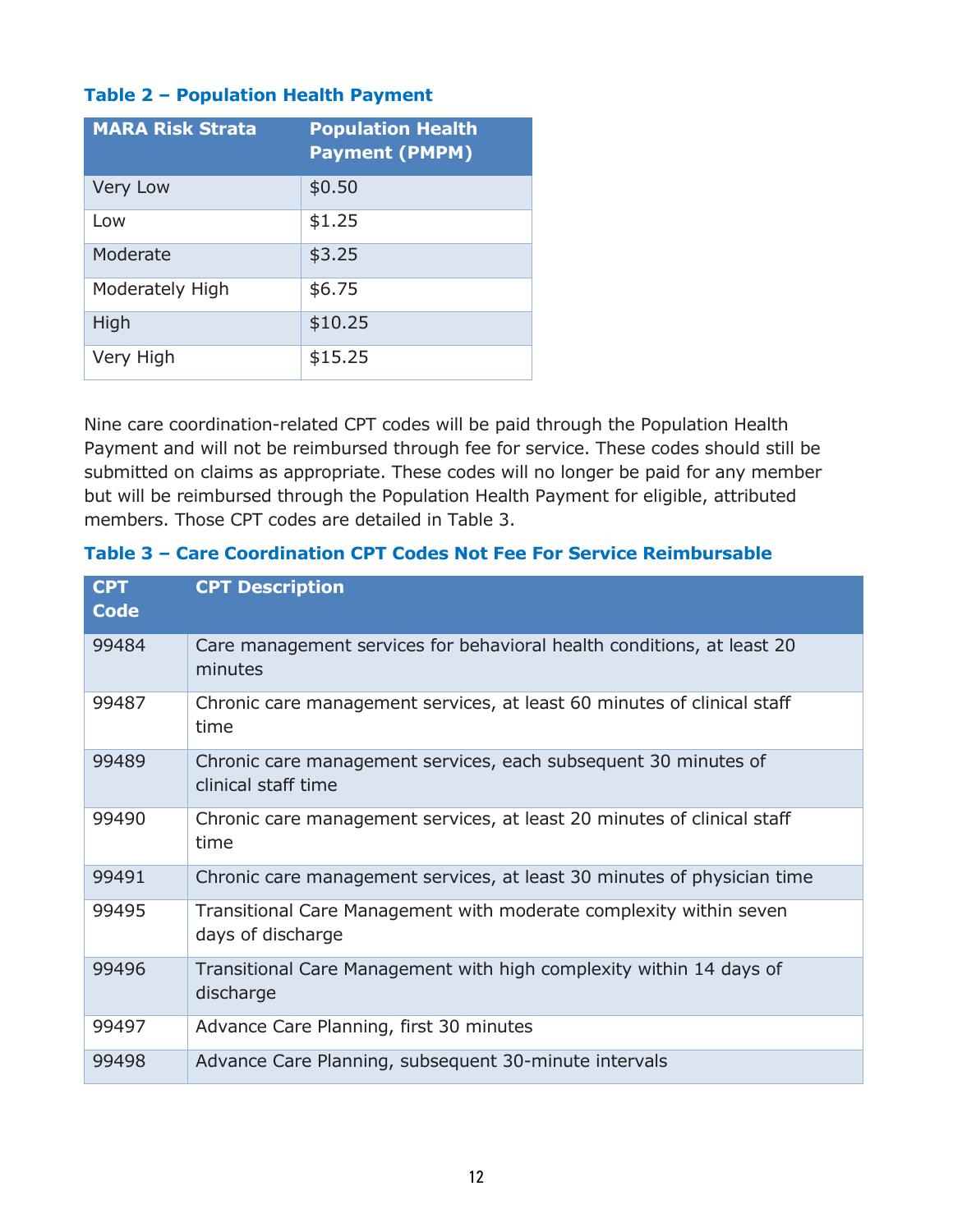All Entities will receive a monthly Value-Based Payment Summary report in a designated folder placed on Blue KC's HIPAA compliant platform, kiteworks, by the  $10<sup>th</sup>$  of each month.

# <span id="page-13-0"></span>**Performance-Based Incentive Payment**

A performance-based incentive payment (PBIP) of up to \$12 per member per month (PMPM) is available to eligible Entities based on the cost, quality, and utilization outcomes of the eligible attributed membership. The PBIP is an earned, retrospective payment awarded to Entities who have demonstrated performance outcomes meeting or exceeding program requirements. The awarded PBIP for performance in the 2022 Program Year will be paid monthly, July 1, 2023, through June 1, 2024.

The design of the performance-based incentive payment structure is intended to motivate Entities to demonstrate improved quality of care, reduction of unnecessary and avoidable utilization and achieve cost outcomes comparable to or better than the PCF cohort. The incentive structure is based on design principles that encourage high value care:

- Outcomes are the basis of the performance-based incentive payment.
- Entities are evaluated based on performance across all three domains: cost, quality, and utilization.
- Performance goals and thresholds are transparent and communicated to Entities early in the program year.
- Entities not meeting minimum thresholds will receive a punitive reduction in the awarded performance-based incentive payment.
- Performance measures closely relate to primary care and are measured at the Entity level.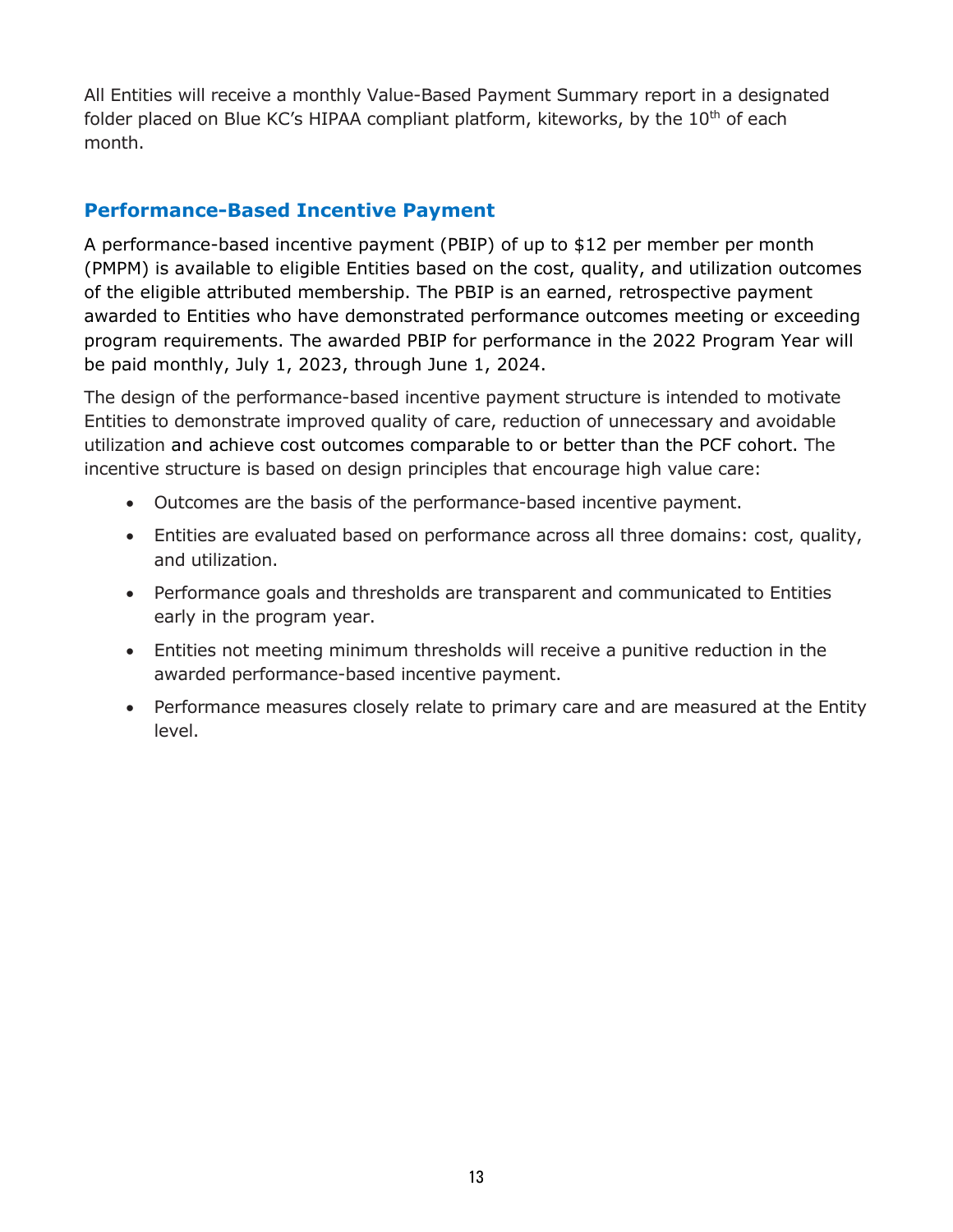#### <span id="page-14-0"></span>**PBIP Components**

Entities can earn incentives based on the aggregate performance of four distinct components: 1) quality, 2) utilization, 3) Social Determinants of Health screening and intervention, and 4) cost. A total performance-based incentive payment of \$12 PMPM can be awarded, based upon eligibility and performance. Additionally, a \$3 PMPM bonus is available to the highest performing Entities who meet all goals at the highest level and fully participate in Social Determinants of Health screening and intervention. An up to \$3 PMPM penalty will be levied for any group not meeting minimum performance thresholds.

# <span id="page-14-1"></span>**Quality Component**

The guiding principle for the selection of quality measures is to identify indicators of quality of care and measures that will influence a member's long-term health objectives. Six quality measures comprise the Quality Component of the Performance-Based Incentive Payment as shown in Table 3. All quality measures are endorsed by National Committee for Quality Assurance (NCQA) as the measure steward. The Quality Component is 30% of the total incentive opportunity.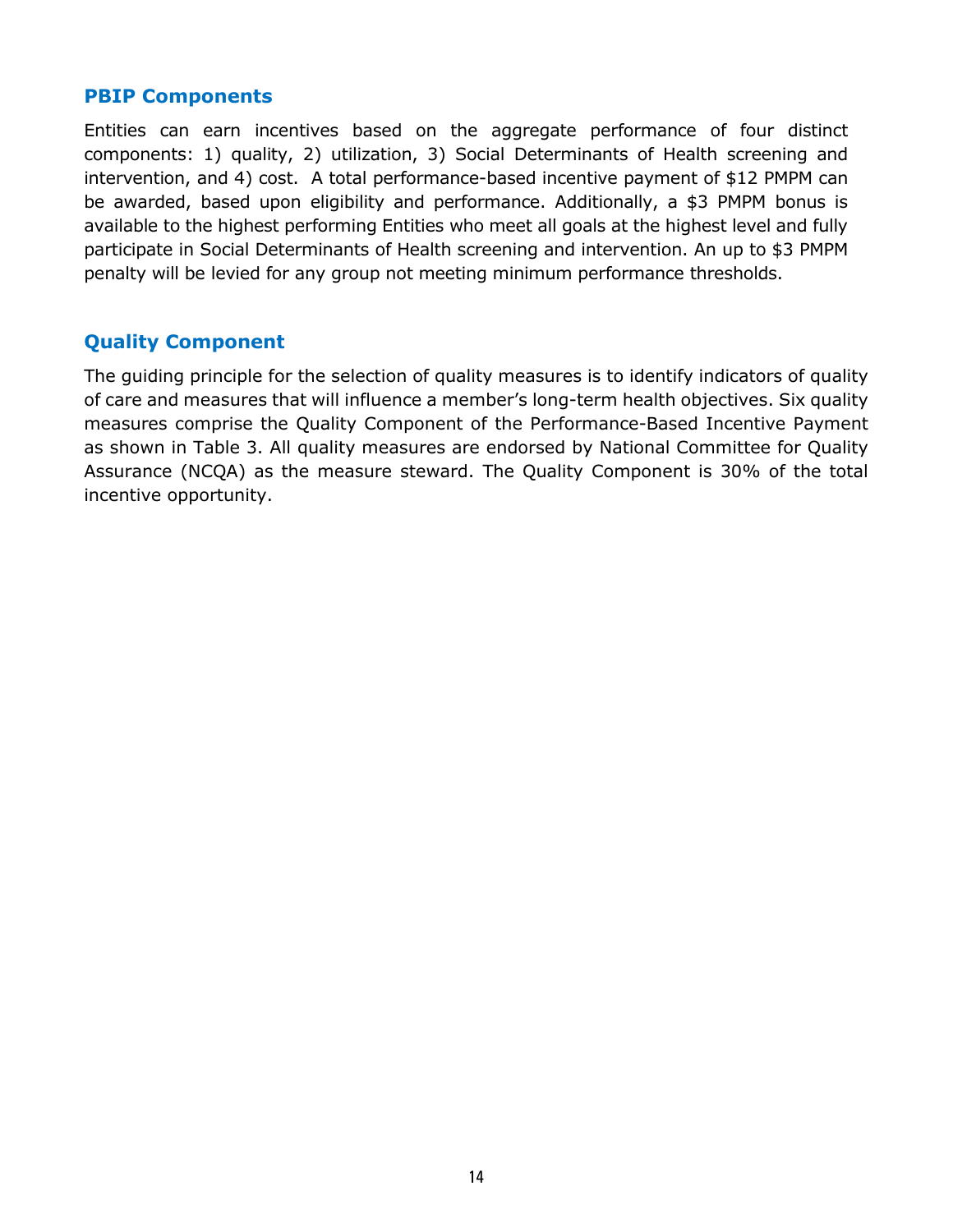| <b>Measure Name</b>                                                                                                   | <b>NQF</b><br><b>Number</b> | Description                                                                                                                                                                                                                                                                                                                           | Reporting<br><b>Type</b>                       |
|-----------------------------------------------------------------------------------------------------------------------|-----------------------------|---------------------------------------------------------------------------------------------------------------------------------------------------------------------------------------------------------------------------------------------------------------------------------------------------------------------------------------|------------------------------------------------|
| Statin Therapy for<br>Prevention and<br>Treatment of<br>Cardiovascular<br>Disease - Received<br><b>Statin Therapy</b> | <b>NA</b>                   | The percentage of males 21-75 years of<br>age and females 40-75 years of age during<br>the measurement year, who were<br>identified as having clinical atherosclerotic<br>cardiovascular disease (ASCVD) and were<br>dispensed at least one high-intensity or<br>moderate-intensity statin medication<br>during the measurement year. | Claims<br>Only                                 |
| Antidepressant<br>Medication<br>Management -<br><b>Continuation Phase</b>                                             | 00105                       | The percentage of members 18 years of<br>age and older who were treated with<br>antidepressant medication, had a diagnosis<br>of major depression and who remained on<br>an antidepressant medication treatment<br>for at least 180 days (6 months).                                                                                  | Claims<br>Only                                 |
| <b>Colorectal Cancer</b><br>Screening                                                                                 | 0034                        | Percentage of members 50-75 years of<br>age who had appropriate screening for<br>colorectal cancer.                                                                                                                                                                                                                                   | Claims,<br>Medical<br>Record,<br>Data<br>Feed  |
| Avoidance of Antibiotic<br><b>Treatment for Acute</b><br><b>Bronchitis/Bronchiolitis</b>                              | 0058                        | The percentage of episodes for members<br>ages 18-64 with a diagnosis of acute<br>bronchitis/ bronchiolitis that did not result<br>in an antibiotic dispensing event on or<br>within 3 days after the episode date.                                                                                                                   | Claims<br>Only                                 |
| Comprehensive<br>Diabetes Care:<br>Hemoglobin A1c<br>(HbA1c) Poor Control<br>$( > 9.0\%)$                             | 0059                        | Percentage of members 18-75 years of<br>age with diabetes (type 1 and type 2)<br>whose HbA1c level is >9.0% or is missing<br>a result, for the most recent HbA1c<br>performed during the measurement year.                                                                                                                            | Claims,<br>Medical<br>Records,<br>Data<br>Feed |
| Controlling High Blood<br>Pressure                                                                                    | 0018                        | Percentage of patients 18-85 years of age<br>who had a diagnosis of hypertension<br>overlapping the measurement period and<br>whose most recent blood pressure was<br>adequately controlled (< 140/90 mmHg)<br>during the measurement period                                                                                          | Claims,<br>Data<br>Feed                        |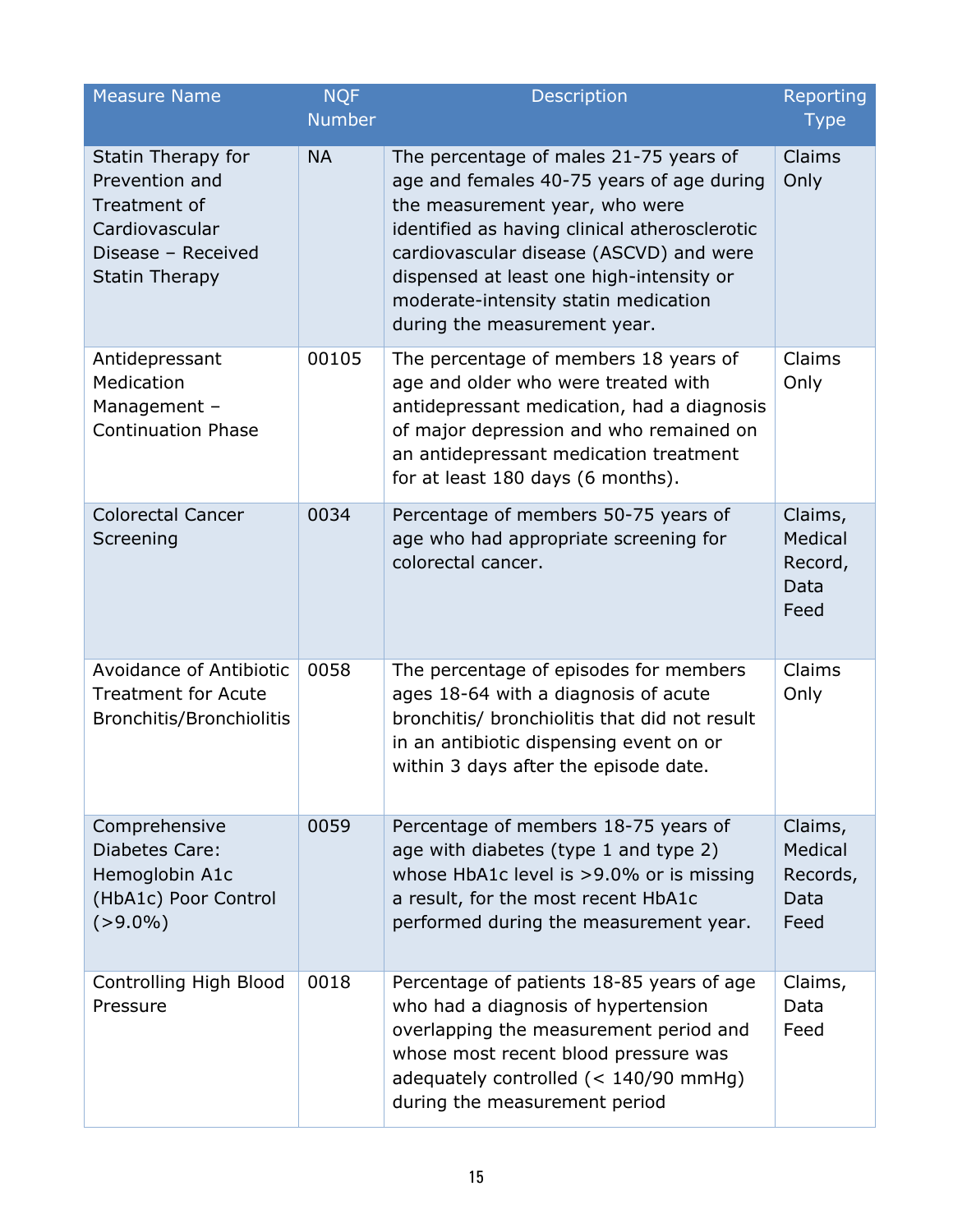If Medical Record documentation is allowed for a clinical quality measure, records can be submitted through January 15, 2023. Medical records received after January 15, 2023 will not be accepted.

Blue KC recognizes that certain quality measures may become "topped out" or the quality steward changes the specification. These changes occur out of Blue KCs control, in which case Blue KC reserves the right to discontinue/sunset the quality measure accordingly.

# <span id="page-16-0"></span>**Utilization Component**

The guiding principle for the selection of utilization measures is to identify actionable measures that can be influenced by access to care and information, care coordination and care management activities that influence members' quality of care and total cost of care. Below are the utilization measures. All utilization measures are endorsed by National Committee for Quality Assurance (NCQA) as the measure steward. The Utilization Component is 30% of the total incentive opportunity.

| <b>Measure Name</b>                           | <b>NQF</b><br><b>Number</b> | <b>Description</b>                                                                                                                                                                                                                                                                    | Reporting<br><b>Type</b> |
|-----------------------------------------------|-----------------------------|---------------------------------------------------------------------------------------------------------------------------------------------------------------------------------------------------------------------------------------------------------------------------------------|--------------------------|
| <b>Acute Hospital</b><br>Utilization (AHU)    | N/A                         | Risk-adjusted ratio of observed-to-<br>expected inpatient medical admission and<br>observation stay discharges during the<br>measurement year total among members<br>18 years of age and older.                                                                                       | <b>Claims</b><br>Only    |
| Plan All-Cause<br>Readmission                 | 1768                        | For members 18 years of age and older,<br>the number of acute inpatient and<br>observation stays during the measurement<br>year that were followed by an unplanned<br>acute readmission for any diagnosis within<br>30 days and the predicted probability of an<br>acute readmission. | Claims<br>Only           |
| Emergency<br>Department<br><b>Utilization</b> | N/A                         | For members 18 years of age and older,<br>the risk-adjusted ratio of observed to<br>expected emergency department (ED)<br>visits during the measurement year.                                                                                                                         | Claims<br>Only           |

Blue KC recognizes that certain quality measures may become "topped out" or the quality steward changes the specification. These changes occur out of Blue KCs control, in which case Blue KC reserves the right to discontinue/sunset the quality measure accordingly.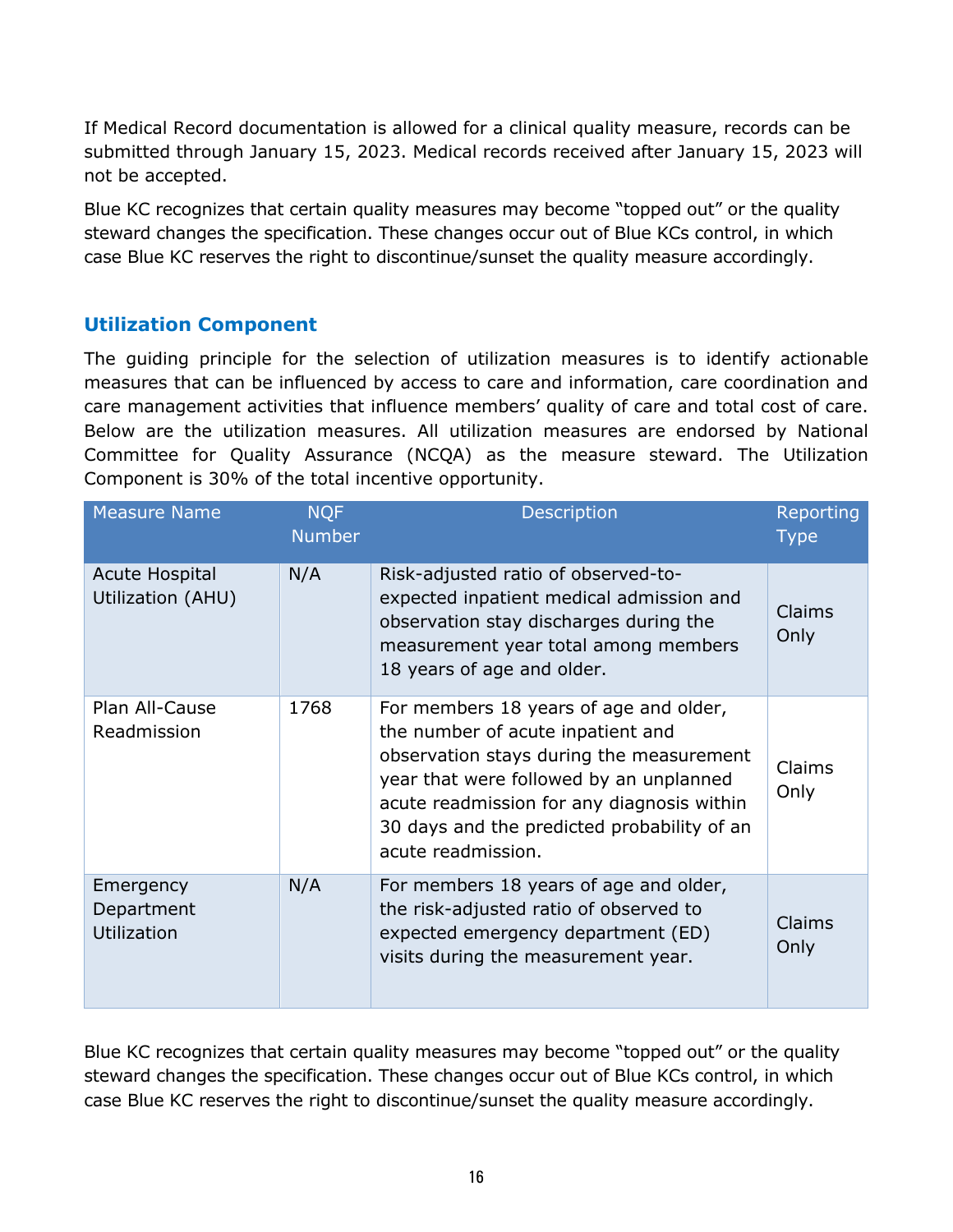# <span id="page-17-0"></span>**Social Determinants of Health Component**

Screening the Blue KC attributed membership for unmet Social Determinants of Health is a commitment to the community and the health of our membership. Systematic screening for Social Determinants and corresponding ICD-10-CM Z code submission when an unmet need is identified is a core aspect to the Primary Care First program. The Social Determinants of Health Component is 15% of the total incentive opportunity.

| <b>Measure Name</b>                                                      | <b>Description</b>                                                                                                                                                                                                                                                                                                                                                                                                                                                                                | Reporting<br><b>Type</b> |
|--------------------------------------------------------------------------|---------------------------------------------------------------------------------------------------------------------------------------------------------------------------------------------------------------------------------------------------------------------------------------------------------------------------------------------------------------------------------------------------------------------------------------------------------------------------------------------------|--------------------------|
| Social Determinants<br>of Health (SDoH)<br>Screening and<br>Intervention | At least 70% of attributed members aged 0-74<br>screened annually for unmet Social Determinants of<br>Health using standardized screening questions, for at<br>least but not limited to, Transportation, Food<br>Insecurity, Social Environment and Housing issues or<br>concerns; and if positive, the appropriate ICD-10-CM<br>Z code or codes are submitted on the date of the<br>positive screen, and interventions are offered to the<br>member. An attestation is also required to meet the | Claims<br>Only           |
|                                                                          | measure.                                                                                                                                                                                                                                                                                                                                                                                                                                                                                          |                          |

# <span id="page-17-1"></span>**Cost Component**

Value is improving outcomes relative to the cost for delivering those outcomes. Measuring cost is central to evaluating the outcomes of Primary Care First. An accompanying guide details the Primary Care First Trend Report that Entities will receive monthly. The Cost Component is 25% of the total incentive opportunity.

# <span id="page-17-2"></span>**Performance Scorecard**

The final clinical quality scorecard for the 2022 performance year will be provided to the PCF Entity no later than May 3, 2023, via Kiteworks. Within 14 days after receiving the final reports, Entities agree to notify Blue KC in writing of any disputes regarding their final performance. Entity's written notification must include evidence of exclusion or compliance to the Scorecard results via Kiteworks, but Entity's evidence cannot include any medical records that were not previously submitted to Blue KC prior to the January 15, 2023, deadline. Blue KC will review evidence provided and respond back to Entities with final determination within 14 days of receipt of the dispute.

This is not an opportunity to provide new medical records to bolster performance rates. The dispute period is solely an opportunity for a PCF Entity to review the Scorecard for accuracy and ensure that all medical records previously submitted by the January 15, 2023, deadline were credited to the Scorecard performance.

If the PCF Entity does not dispute the final clinical quality scorecard within 14 days from the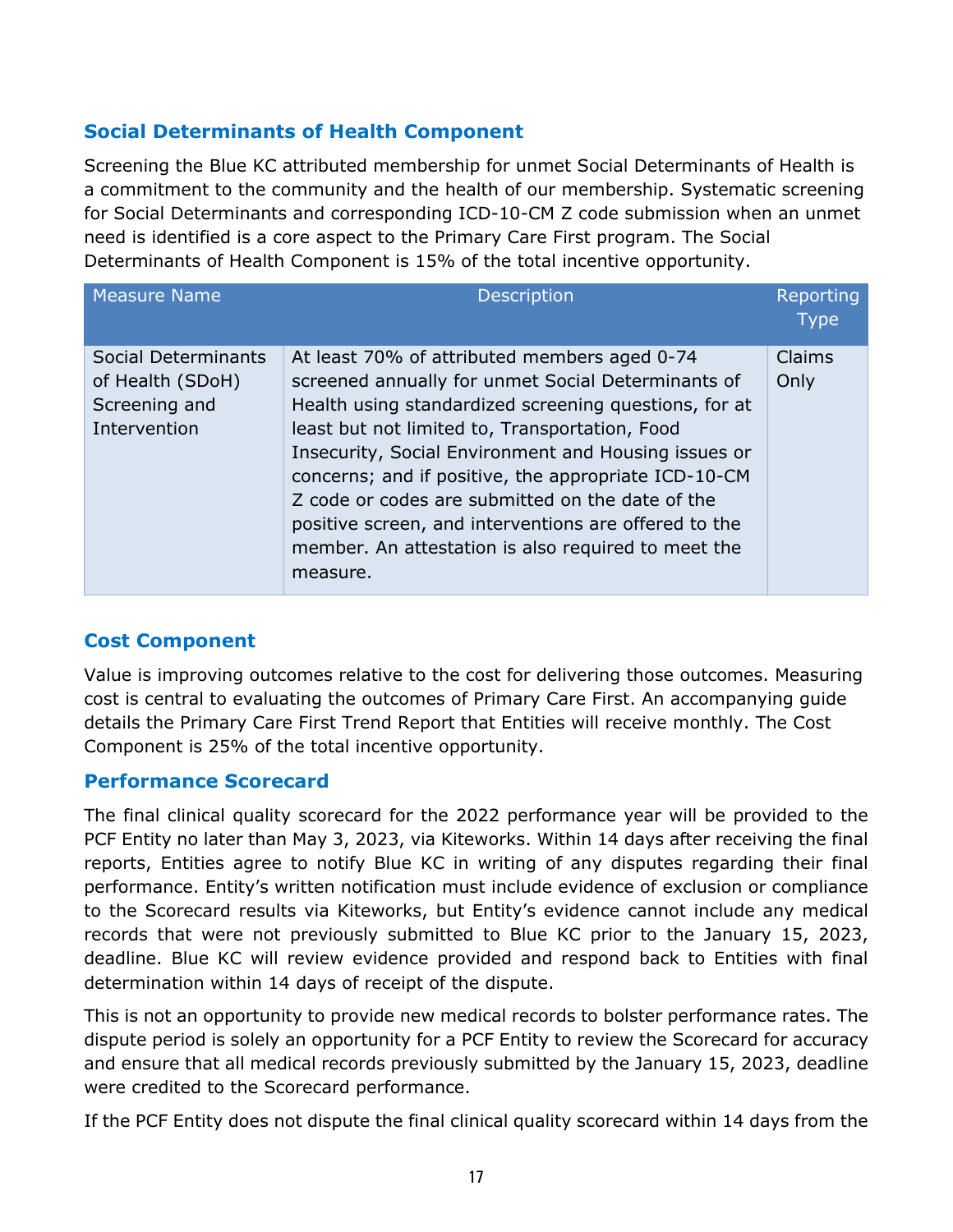date Blue KC provided the final clinical quality scorecard, the scorecard will be considered final and binding for purposes of the PBIP calculation.

# <span id="page-18-0"></span>**Calculation of Performance Scores**

Outcomes inform the earned performance-based incentive payment. These outcomes are based on the percent of eligible points an Entity achieves. Any Quality measure with a denominator of less than 30 will be excluded from the evaluation and eligible points. Quality Compass benchmarks are updated annually. For the Primary Care First program year 2022, the Quality Compass benchmarks from 2019 will be used.

| <b>Quality Component</b>                                                                                     | Quality<br>Compass<br>60 <sup>th</sup><br>Percentile | Quality<br><b>Compass</b><br>75 <sup>th</sup><br>Percentile | Quality<br>Compass 90 <sup>th</sup><br>Percentile |
|--------------------------------------------------------------------------------------------------------------|------------------------------------------------------|-------------------------------------------------------------|---------------------------------------------------|
| Statin Therapy for Prevention and<br><b>Treatment of Cardiovascular</b><br>Disease - Received Statin Therapy | 3 points                                             | 4 points                                                    | 5 points                                          |
| <b>Antidepressant Medication</b><br>Management - Continuation Phase                                          | 3 points                                             | 4 points                                                    | 5 points                                          |
| Colorectal Cancer Screening                                                                                  | 3 points                                             | 4 points                                                    | 5 points                                          |
| Avoidance of Antibiotic Treatment<br>for Acute Bronchitis/Bronchiolitis                                      | 3 points                                             | 4 points                                                    | 5 points                                          |
| Comprehensive Diabetes Care:<br>Hemoglobin A1c (HbA1c) Poor<br>Control $(>9.0\%)$                            | 3 points                                             | 4 points                                                    | 5 points                                          |
| Controlling High Blood Pressure                                                                              | 3 points                                             | 4 points                                                    | 5 points                                          |

# **Table 4 – Quality Component Points**

# **Table 5 – Utilization Component Points**

| <b>Utilization Component</b>            | Quality<br>Compass<br>60 <sup>th</sup><br>Percentile | Quality<br>Compass<br>75 <sup>th</sup><br>Percentile | Quality<br>Compass 90 <sup>th</sup><br>Percentile |
|-----------------------------------------|------------------------------------------------------|------------------------------------------------------|---------------------------------------------------|
| Acute Hospital Utilization              | 6 points                                             | 8 points                                             | 10 points                                         |
| Plan All-Cause Readmission              | 6 points                                             | 8 points                                             | 10 points                                         |
| <b>Emergency Department Utilization</b> | 6 points                                             | 8 points                                             | 10 points                                         |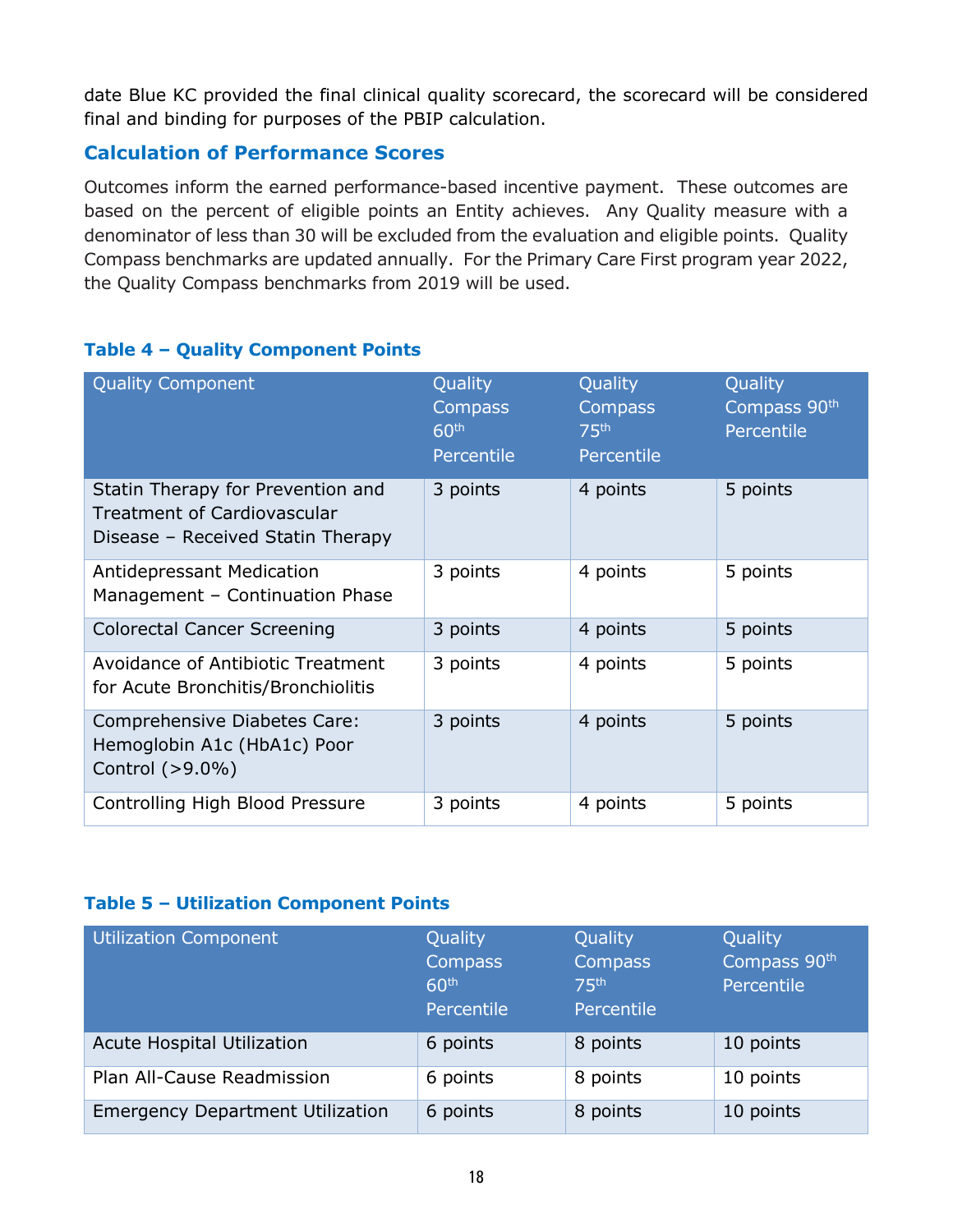#### **Table 6 – Social Determinants of Health Component Points**

| <b>SDoH Component</b>                                                                                                                                                                                             | Does Not<br><b>Meet Criteria</b> | <b>Meets Criteria</b> |
|-------------------------------------------------------------------------------------------------------------------------------------------------------------------------------------------------------------------|----------------------------------|-----------------------|
| SDoH Screening of 70% of eligible membership *                                                                                                                                                                    | 0 points                         | 10 points             |
| SDoH Screening of 70% of eligible membership and<br>a 2% or greater positivity rate demonstrated by<br>eligible ICD-10-CM Z codes identified in the Blue KC<br>Primary Care First Program Measure Specifications* | 0 points                         | 15 points             |

\*An Entity may earn points for meeting one criteria

#### **Table 7 – Cost Component Points**

| Cost Component         | Relative          | Relative          | Relative          |
|------------------------|-------------------|-------------------|-------------------|
|                        | <b>Efficiency</b> | <b>Efficiency</b> | <b>Efficiency</b> |
|                        | >1.050            | 1.049-0.949       | < 0.950           |
| <b>Cost Evaluation</b> | 15 points         | 20 points         | 25 points         |

# <span id="page-19-0"></span>**Benchmarking Overview**

The Incentive Opportunity earned is calculated by comparing a Blue KC Entity's performance with benchmark performance thresholds or cohort performance. The benchmarks are derived from national standards and, in some cases when national benchmarking is unavailable, based on historical trend benchmarking of all Entities. Cohort performance comparison for cost is based on the cost performance of all Entities, excluding the Entity being evaluated.

The benchmarks establish the points achieved towards the Performance-Based Incentive Payment (PBIP).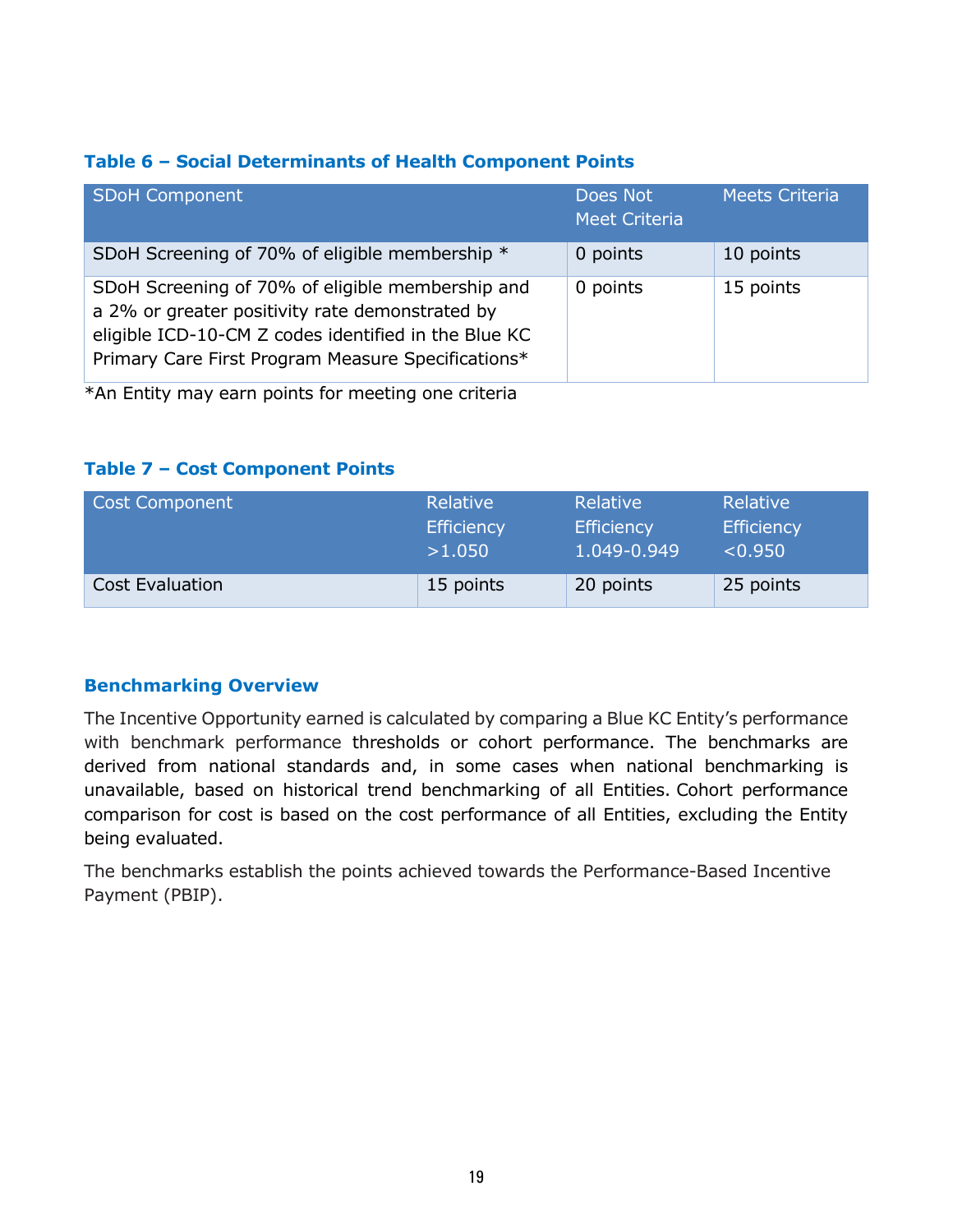# <span id="page-20-0"></span>**Calculation of Performance-Based Incentive Payment**

The PBIP is calculated by determining the number of points earned divided by the number of eligible points. An Entity achieving a score of 100% will be rewarded with a \$3 PMPM bonus. An Entity achieving a score of less than 50% will be penalized with a \$1 PMPM reduction in PBIP for each quality and/or utilization measure performance under the  $50<sup>th</sup>$ percentile up to a total \$3 PMPM penalty. The earned PBIP matrix is shown in Table 8.

# **Table 8 – Earned PBIP Matrix**

| <b>Performance Score</b>       | <b>PBIP Earned</b> |
|--------------------------------|--------------------|
| 100%                           | \$15 PMPM          |
| 75.0% to 99.9%                 | \$12 PMPM          |
| 60.0% to 74.9%                 | \$9 PMPM           |
| 50.0 to 59.9%                  | \$6 PMPM           |
| $<$ 50.0% *subject to penalty* | \$3 PMPM           |

# <span id="page-20-1"></span>**Continuous Performance Improvement**

The emphasis is on meeting and exceeding cost, quality and utilization measure thresholds and continuous Performance Improvement (PI).

Blue KC provides access to data and additional resources that support continuous monitoring of performance during the Program year for each participating Entity. Resources include, but are not limited to:

- Clinical quality and utilization scorecard.
- Reports and data sets that include information on member Attribution, risk stratification and resource utilization. Routine review and analysis of key data during the Program Year enables the Entity to track metrics and provides an opportunity to determine whether any actions or workflow adjustments are needed to meet performance standards.
- Coaching/consultative support to provide best practices specific to PCF concepts while focused on the Quadruple Aim.
- Education provided virtually and on-site for administrators and provider-led care teams.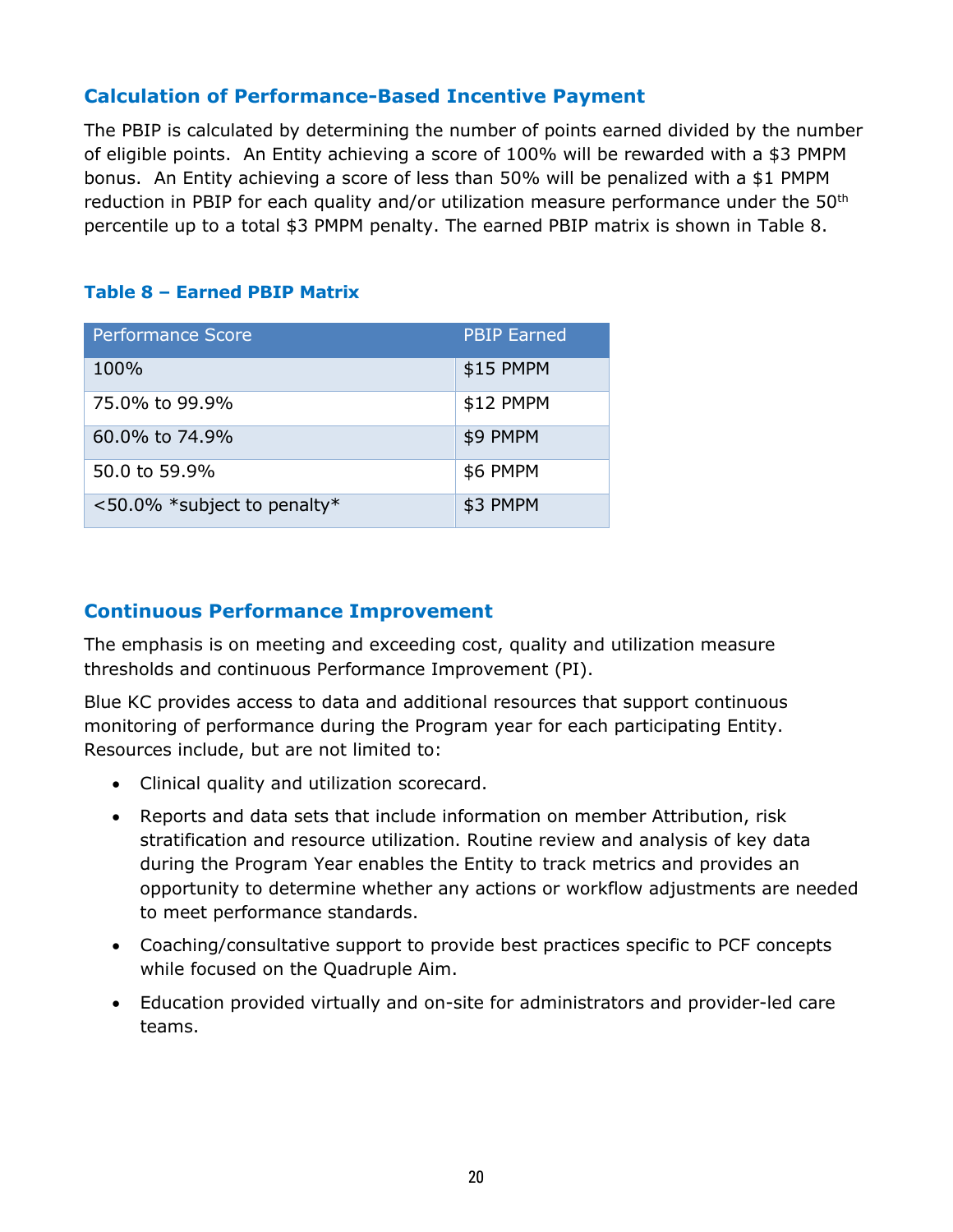Continuous PI is the framework used to support Entities in the identification of priority opportunities that will drive optimization for plan development, implementation and evaluation. These opportunities are based upon best practices in PCF delivery:

- Person- and Family-Centered Care
- Access to Care and Information
- Care Management and Care Planning
- Population Health Management
- Coordination of Care
- Behavioral Health and SDoH screening with Linkages to Resources
- Performance Improvement and Reporting
- Well-developed infrastructure that supports movement from fee-for-service to value-driven, population-based care and payments
- Effective use of HIT

Collaborative PI planning between the Entity and Blue KC includes setting mutually agreed upon goals, outlining an action plan, establishing timelines and defining measures of success, implementation and evaluation. This will be accomplished with the use of performance data provided by Blue KC and data/information from the Entity as the baseline for discussion when identifying areas of strength(s) and opportunity.

PI plan development will be initiated at the beginning of the Program Year and include use of best practice tools and resources to support the Entity in continuous improvement activities that align with their organization's strategy and the PCF Program. The discussion is meant to be collaborative in nature; ultimately the Entity is responsible for development of their PI plan, updating accordingly and sharing with Blue KC on a quarterly basis (if needed). Tracking of progress and any adjustments that may be needed as part of a PI process will be discussed at each quarterly meeting with Blue KC's Healthcare Transformation Consultant.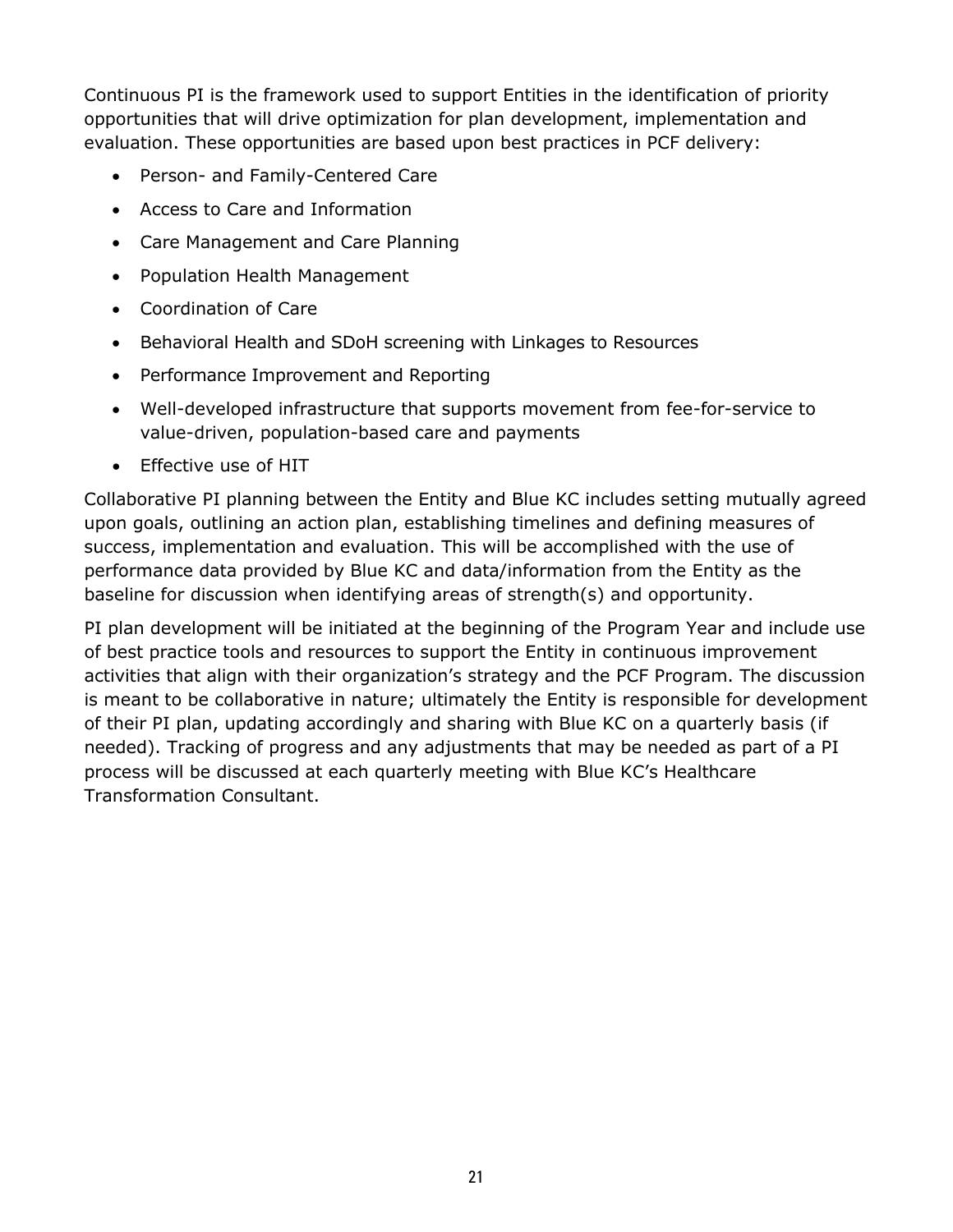# <span id="page-22-0"></span>**Remediation and Termination**

If the Entity's performance is below acceptable standards in clinical quality and/or utilization at the final year-end performance review, the Entity will then be placed on a Remediation Plan. The Remediation Plan will be developed by the Entity with the expectation that performance will improve within the current performance year. At the end of that time frame, if the Entity does not demonstrate improvement in the agreed upon goals, the Entity will be terminated from the Program. Failure to meet threshold requirement in any program year may result in termination from the program.

The Entity or Blue KC may terminate participation in the PCF Program at any time, for any reason or for no reason, by providing written notice of termination to the other organization. Termination Notice from Blue KC to the Entity will be sent by certified mail to the attention of the Entity Administrator or designee to the Entity address on file. Such termination notice will be effective 90 days from receipt of notice ("Termination Notice Period").

PCF Program Entities that terminate will not be eligible for proceeds for the PBIP based on their performance during the Program Year in which they have terminated. Payment periods run from July 1 through June 1 of the following Program Year. Any current PBIP based on prior Program Year performance will cease as of the last day of the Termination Notice Period.